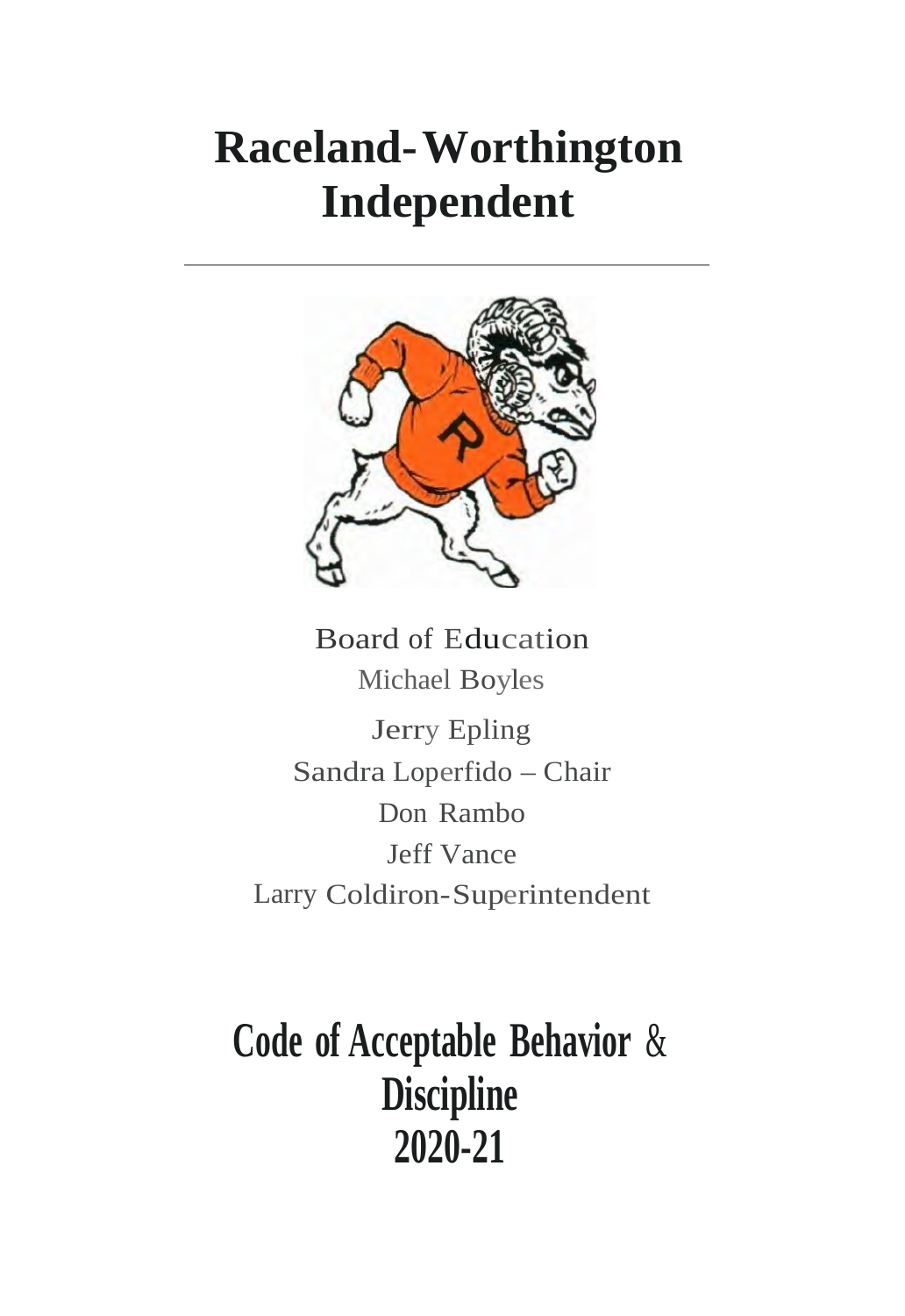## **Notification of Right to Request Teacher Qualifications**

Raceland-Worthington Independent Schools 100 Ram Blvd. Raceland. K Y 41169

Dear Parent or Guardian:

The educators in Raceland-Worthington Independent Schools are committed to providing a quality instructional program for your child. This letter is just one of the ways of keeping you informed of the educational commitment of our schools and our district.

Our district receives federal funds for Title I. Part A program as a part of the Every Student Succeeds Act (ESSA). Under ESSA, you have the right to request information regarding the professional qualifications of your child's teacher(s). If you request this information, the district will provide you with the following:

- 1. Whether the teacher has met the state requirements tor licensure and certification for the grade levels and subject matters in which the teacher provides instruction;
- 2. Whether the teacher is teaching under emergency or other provisional status through which state qualification or licensing criteria have been waived;
- 3. The baccalaureate degree major of the teacher and any other graduate certification or degree held by the teacher and the field of discipline of the certification or degree; and
- 4. Whether your child is provided services by Para educators, and if so, their qualifications.

If you would like to request this information, please contact Kristen Waller by phone at (606) 836-0715 or by email at Kristen.waller@raceland.kyschools.us. Please include your child's name, the name of the school your child attends, the names of your child's teacher(s) and an address or email address where the information may be sent. Thank you for your interest and involvement in your child's education.

Sincerely,

Kristen Waller Director of Pupil Personnel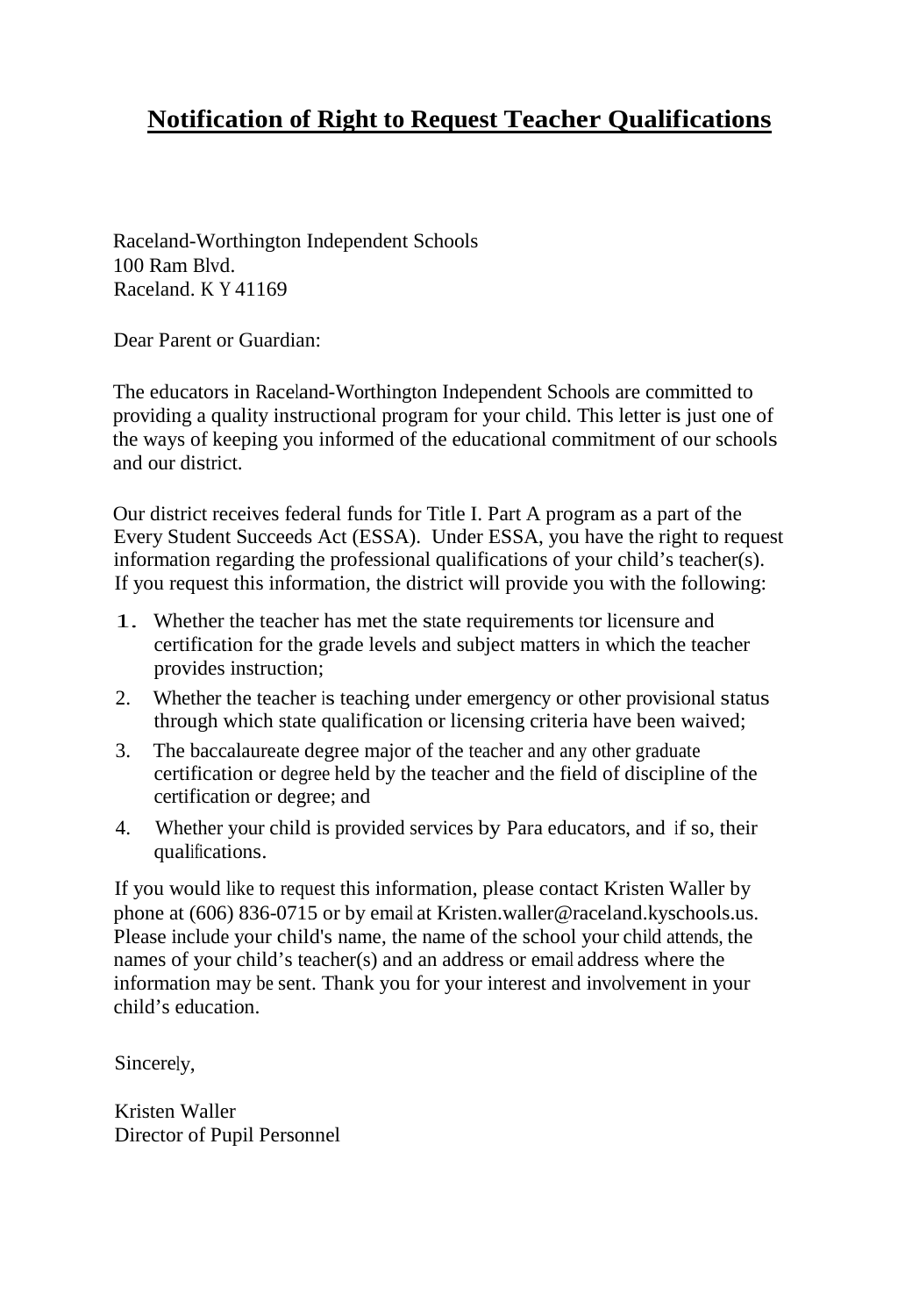# Table of Contents

| <b>Local Review Procedures</b>      | $\overline{4}$ |
|-------------------------------------|----------------|
| Rights & Responsibilities           | $4 - 8$        |
| <b>Student Behavior</b>             | $8 - 22$       |
| <b>Student Discipline</b>           | $22 - 34$      |
| <b>Grievance Procedures</b>         | 34-35          |
| <b>Reporting of Code Violations</b> | 35             |
| Criminal Activity Reporting         | 36             |
| Supervision of Students             | 36             |
| <b>Acceptable Use Policy</b>        | 37             |
| Acceptable Use Acknowledgement      | 41             |
| Code of Conduct Acknowledgement     | 42             |
| District Discipline Team            | 43             |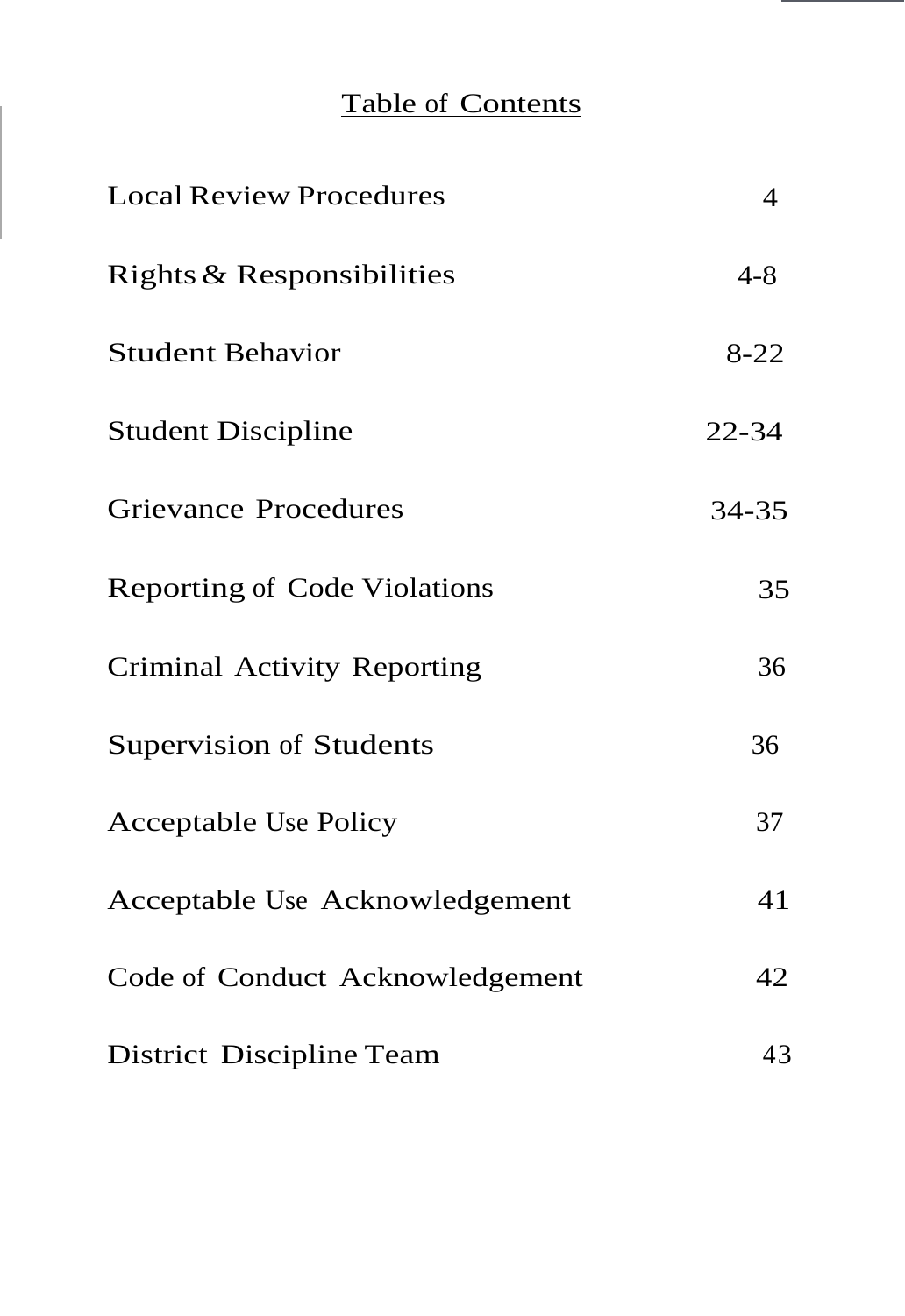# Individual Review Procedures

The Raceland-Worthington school system has strived to develop codes which address the unique standards and expectations of the community by allowing for flexibility and individual review in consideration of extenuating circumstances.

The building principals will handle each case referred to them on its own merit using appropriate methods of counseling and guidance suitable to each situation.

## Annual Review Procedures

The local school district discipline code shall undergo an annual review by the local administrative staff. If amendments and revisions are recommended, the superintendent shall make such recommendations to the local board of education.

## Annual Orientation Procedures

Each building principal shall develop an effective distribution and orientation process by which students, parents, teachers and administrators may become fully familiar with the student discipline code. Each student will receive a copy of the student discipline code at the beginning of the year. Students entering during the year will be given a copy of the code during the enrollment process. All amendments and revisions shall be distributed in the same manner. The students are to receive orientation relative to the code during the first week of the school year in a general student assembly or in individual classrooms.

## Students Rights

Students in the Raceland-Worthington School District have the right to:

- a free public education until they have successfully completed a twelveyear educational program or have reached the age of 21;
- examine their school records if they have reached the age of 18 years;
- participate in school activities and programs to organize and have memberships without being subject to discrimination based on sex, race, religion, marital status, or handicap, as long as the is does not disrupt the orderly educational process;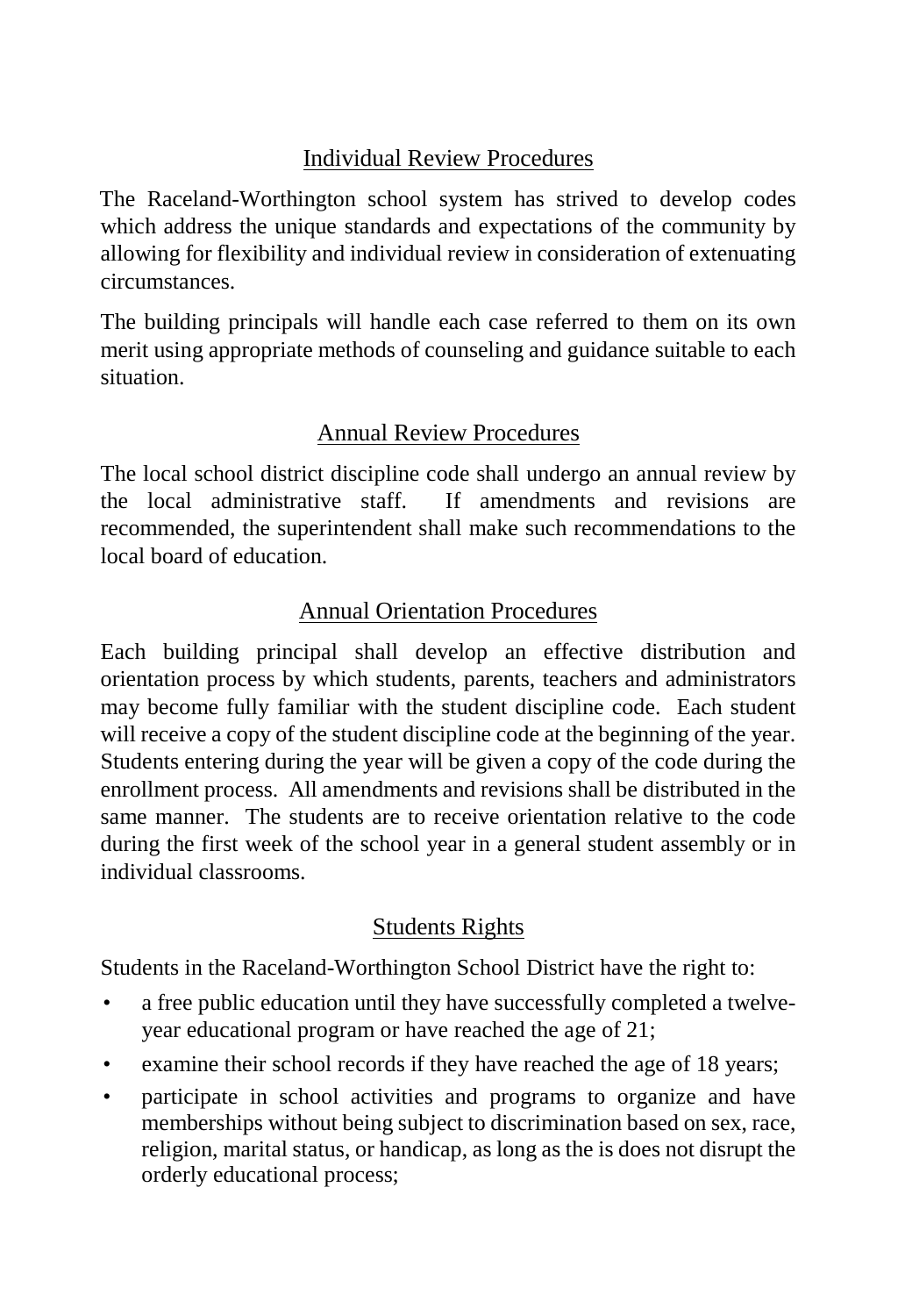- freedom of expression as related to speech, appearance, assemble, association, publication, and petition, as long as this can be exercised without violation of other's rights and does not interfere with the educational process related to board policy 09.426;
- procedural due process related to disciplinary actions;
- be treated in a fair and equitable manner;
- consultation with teachers, counselors, and administrators;
- protection of property and physical well-being, and from verbal and physical abuse;
- be given reasonable and timely notice of all rules, regulations, notices, and penalties to which they may be subject;
- receive academic grades based only upon academic performance; and,
- make up any work missed from excused absence(s) within the timeframe established by the policy.

## Student Responsibilities

Students in the Raceland-Worthington School System have the responsibility to:

- Become informed of rules and regulations and be accountable for conduct in consideration of other's rights and property;
- Dress and groom in a manner that meets reasonable standards of health, cleanliness and safety;
- Be present, punctual and prepared for school and class work:
- Will refrain from any illegal or prohibitive activities, obscenities, libel or slanderous remarks;
- Respect the reasonable exercise of authority by school personnel in maintaining discipline in the school;
- Become actively involved in the educational process in preparation for life;
- Practice self-control:
- Care for physical facilities and equipment of the school;
- Abstain from possession and use of all illegal substances and materials;
- Exhibit pride in self and school and
- Be honest and act with integrity in all conduct.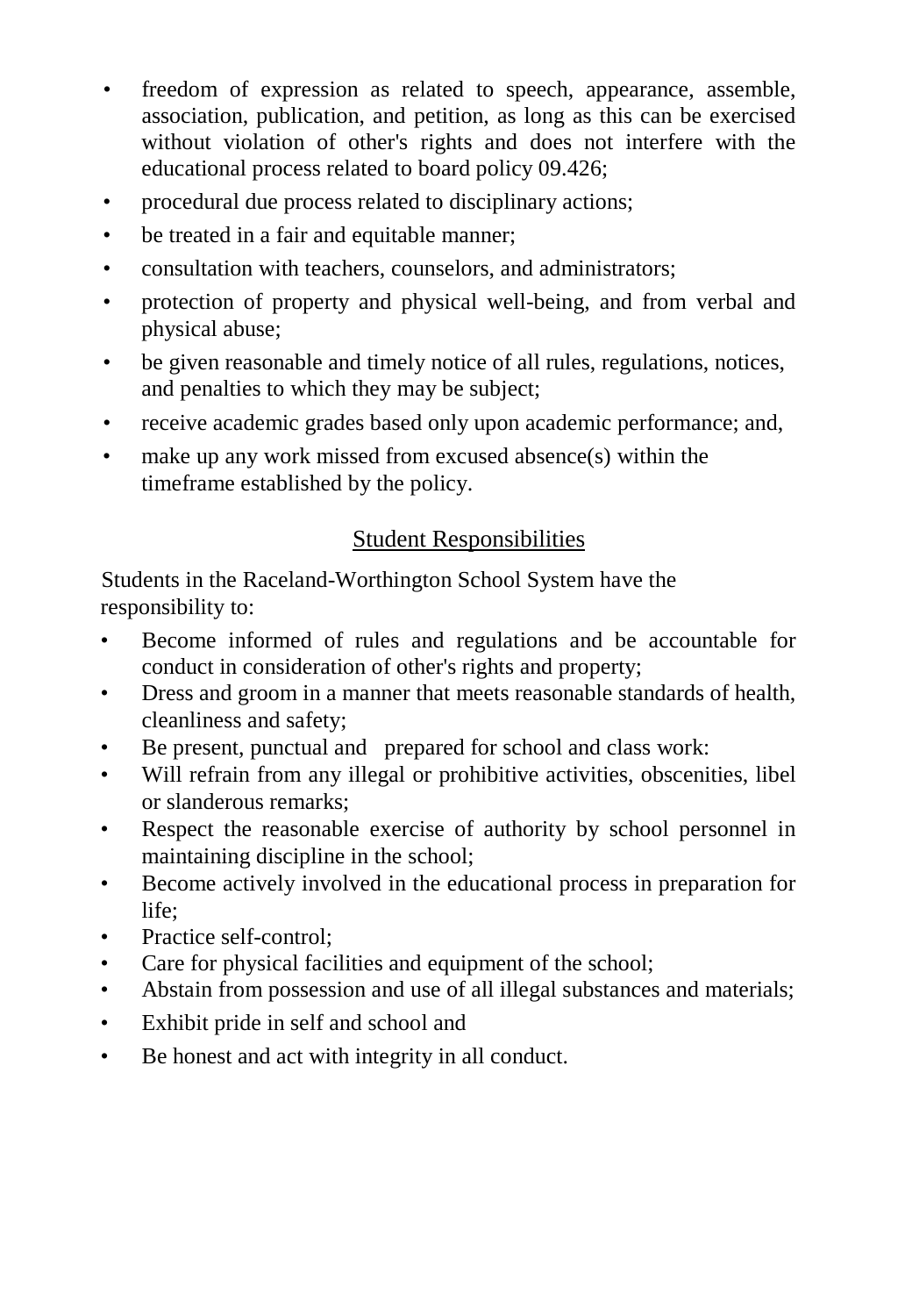Parents/guardians of students in the Raceland-Worthington School System have the right to:

- Expect that their children are sent to a valued learning environment;
- Expect that unacceptable behavior will be dealt with quickly and effectively;
- Expect effective instruction conducted with minimal interruption;
- Expect a safe and healthy environment free from harassment and physical harm;
- Examine their child's personal school records (providing the child is not emancipated);
- High academic and accreditation standards;
- Address questions or grievances to the proper school authority and expect a reply; and
- Expect students to be treated in a fair and equitable manner.

## Parent/Guardian Responsibility

Parents/guardians in Raceland-Worthington School System have the responsibility to:

- Instill a respect for education and academic pursuit;
- Instill a sense of respect for fellow students and school personnel;
- Become familiar with educational programs, policies and procedures;
- Help their children attend school and class regularly, facilitate getting their children to the bus stop on time, arrangement of alternative transportation for their children in the event of denied bus privileges due to disciplinary reasons;
- Demonstrate respect for school personnel;
- Ensure that their children complete assignments and establish good work habits;
- Develop good rapport with their children's teachers; and
- Discuss issues needing clarification with school officials.

# Teacher Rights

Teachers in the Raceland Worthington School System have the right to:

- Be involved in formulation of policies relating to student;
- Expect that students comply with reasonable directives and assignments;
- Expect that all assignments be completed in a timely manner;
- Freedom from verbal abuse and physical harm;
- The support and cooperation of fellow teachers and administrators;
- Expect cooperation from parents in dealing with students;
- Carry out appropriate disciplinary action when behavior is disruptive;
- Work in a positive learning environment;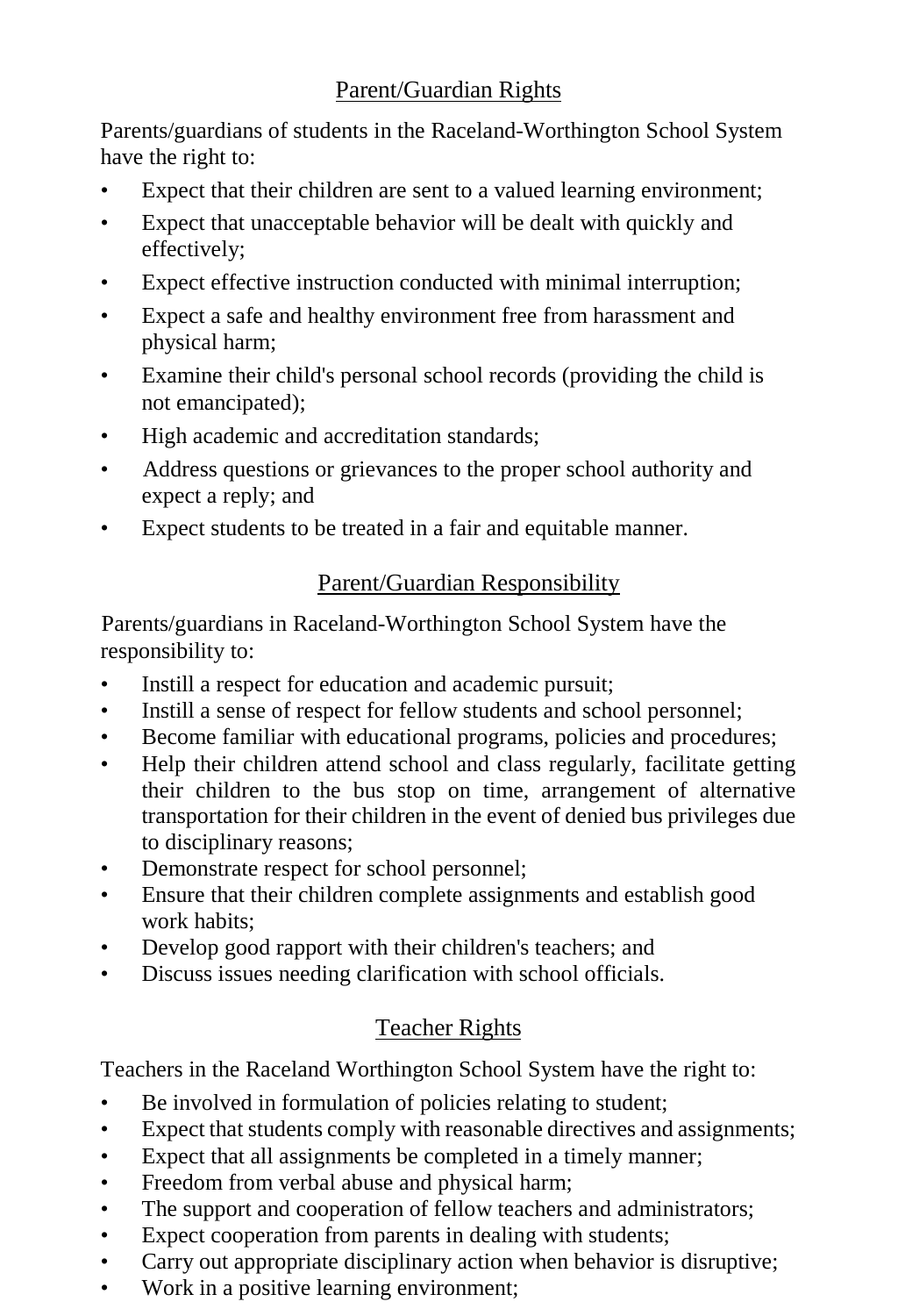- Take prudent action in emergencies to protect students or property;
- Expect a safe and orderly environment and
- May use, within the scope of their employment, such physical restraint as may be reasonable and necessary to protect themselves, students or others from physical injury.

## Teacher Responsibilities

- Teachers in Raceland-Worthington School System have the responsibility to;
- Present subject matter in such a manner as to enhance maximum learning;
- Evaluate student's progress. Inform parents and recommend retention of students who do not meet requirements;
- Aid in planning a differentiated curriculum which meets student needs;
- Maintain high academic standards;
- Exhibit exemplary standards in actions, speech, personal dress and hygiene;
- Use good judgment and prudence in the scope of their job;
- Maintain an orderly classroom;
- Exhibit respect for the individual rights of students and parents;
- Cooperate with school personnel and parents;
- Treat each student in a fair and consistent manner;
- Enforce rules and regulations of the board of education; and
- Maintain accurate records

## Principal/Administrator Rights

Principals in Raceland-Worthington School System have the right to:

- Expect all students, teachers and other personnel to comply with school policy;
- The support and respect of students, parents, and teachers in implementing procedures and policies of the board of education;
- Take necessary action to protect their own person or property or the persons or property of those in their care;
- Remove any person whose conduct disrupts the educational process;
- Provide input into procedures, policies and regulations that relate to the school;
- Safety from physical harm and verbal abuse; and
- May use, within the scope of their employment, such physical restraint as may be reasonable and necessary to protect themselves, students or others from physical injury.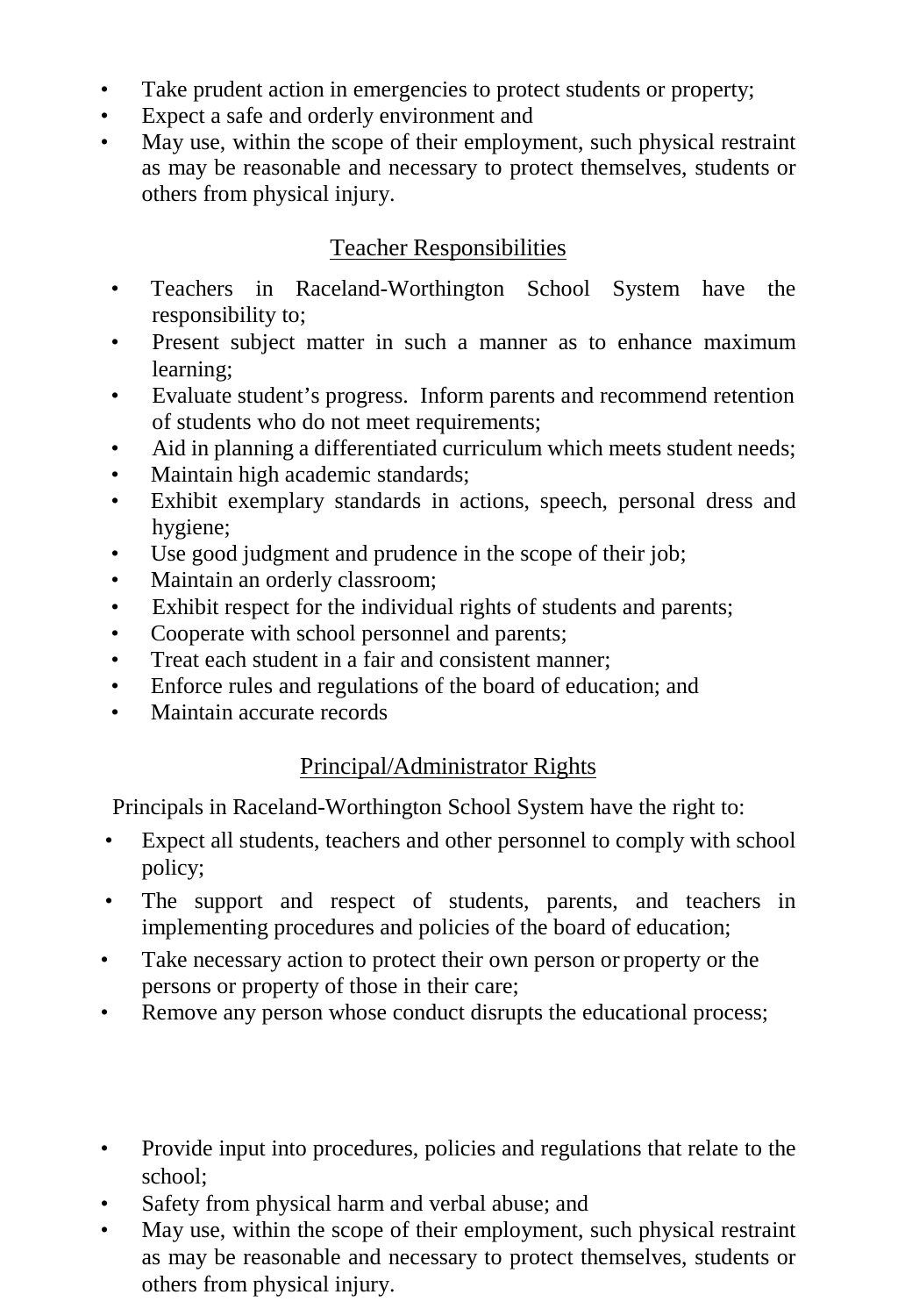Principals in Raceland-Worthington School System have the responsibility to:

- Administer the school in a manner which fosters a proper learning environment;
- Administer discipline fairly following guidelines in the code of conduct;
- Exhibit exemplary behavior in action, speech, personal dress and hygiene;
- Follow board of education policy;
- Disseminate the code of conduct to school and community:
- Evaluate and revise the educational program to best meet student needs;
- Use good judgment and prudence in dealing with problems in the school;
- Be knowledgeable of regulations of federal, state and local agencies;
- Treat all school personnel, parents and students in a fair and equitable manner; and
- Respond to appropriate concerns of students, parents, and staff.

# Attendance

Pupils are required to attend regularly and punctually the school in which they are enrolled. Students are expected to be in school every day unless there is a valid reason to be absent, attendance events occur when a student is absent from school for any reason at any time of the day.

A student who is absent for sixty (60) minutes or less of the regularly scheduled school day is tardy.

For the purposes of establishing a student's status as a truant, a student's attendance record is cumulative for an entire school year. When students transfer from one Kentucky district to another, attendance information from the previous district shall become part of their official attendance record for that school year. Students may accumulate no more than six (6) attendance events per year, without valid excuse. Parents may write a note from home in order to excuse **an attendance event**. If a student has produced the maximum of five (5) written excuses (any combination of medical and/or parent), covering the first five attendance events, a medical excuse is required for any subsequent attendance event.

When a student accumulates **five (5) unexcused attendance events,** the Director of Pupil Personnel is required to deliver in person or by certified letter, a **Final Notice**. This letter explains that the student has reached a critical point with attendance and must not be absent without valid excuse.

When a student continues to accumulate attendance events beyond the Final Notice, the Director of Pupil Personnel is required to proceed against the student/parent through the **Greenup County Juvenile Court System.**

When a student accumulates more than **ten (10) attendance events, whether**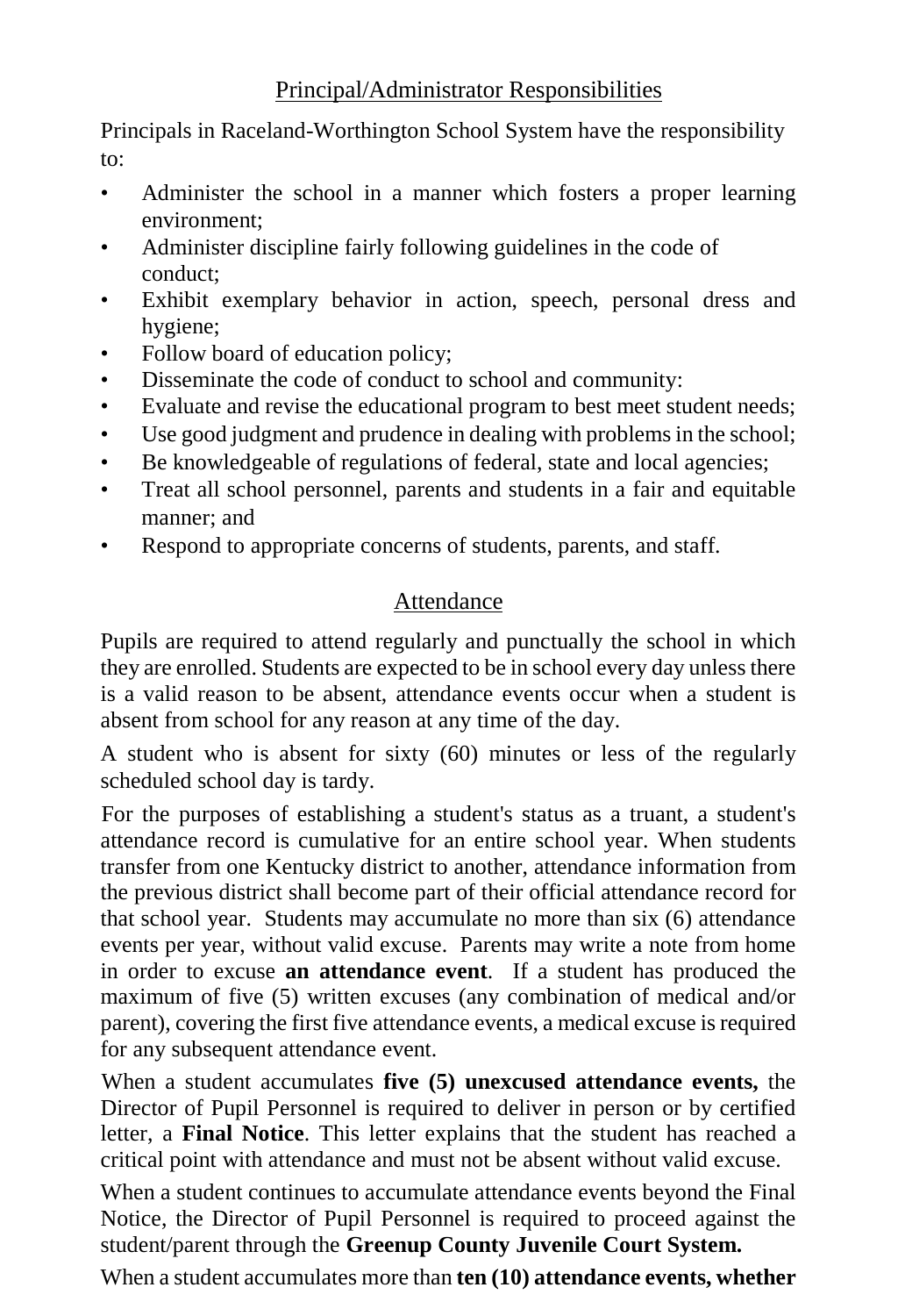**excused or unexcused,** the following consequences may be incurred:

- 1) Exclusion from activities considered extra or non-essential to the academic process.
- 2) Forfeiture of the driving privilege.

## EXCUSED ABSENCES

An excused absence or tardiness is one for which work may be made up, such as:

- 1. Death or severe illness in the pupil's immediate family;
- 2. Illness of the pupil (written verification from a medical professional is required for the fourth and all subsequent days of absence for personal illness);
- 3. Emergency medical or dental appointments as verified by a statement from a medical professional (students are excused only for the time required to meet and complete the appointment):
- 4. Religious holidays and practices;
- 5. One (1) day for attendance at the Kentucky State Fair;
- 6. Documented military leave;
- 7. One (1) day prior to departure of parent/guardian called to active military duty;
- 8. One (1) day upon the return of parent/guardian from active military duty;
- 9. Scholarship interviews with written verification from the institution; and
- 10. Other valid reasons as determined by the Principal, including trips qualifying as educational enhancement opportunities.

Students shall be granted an excused absence for up to ten (10) school days to pursue an educational enhancement opportunity determined by the Principal to be of significant educational value. This opportunity may include, but not be limited to, participation in an educational foreign exchange program or an intensive instructional, experiential, or performance program in one (1) of the core curriculum subjects of English, science, mathematics, social studies, foreign language, and the arts.

Unless the Principal determines that extenuating circumstances exist, requests for date(s) falling within State or District testing periods shall not be granted.

The Principal's determination may be appealed to the Superintendent/designee whose decision may then be appealed to the Board under its grievance policy and procedures.

Students receiving an excused absence under this section shall have the opportunity to make up school work missed and shall not have their class grades adversely affected for lack of class attendance or class participation due to the excused absence.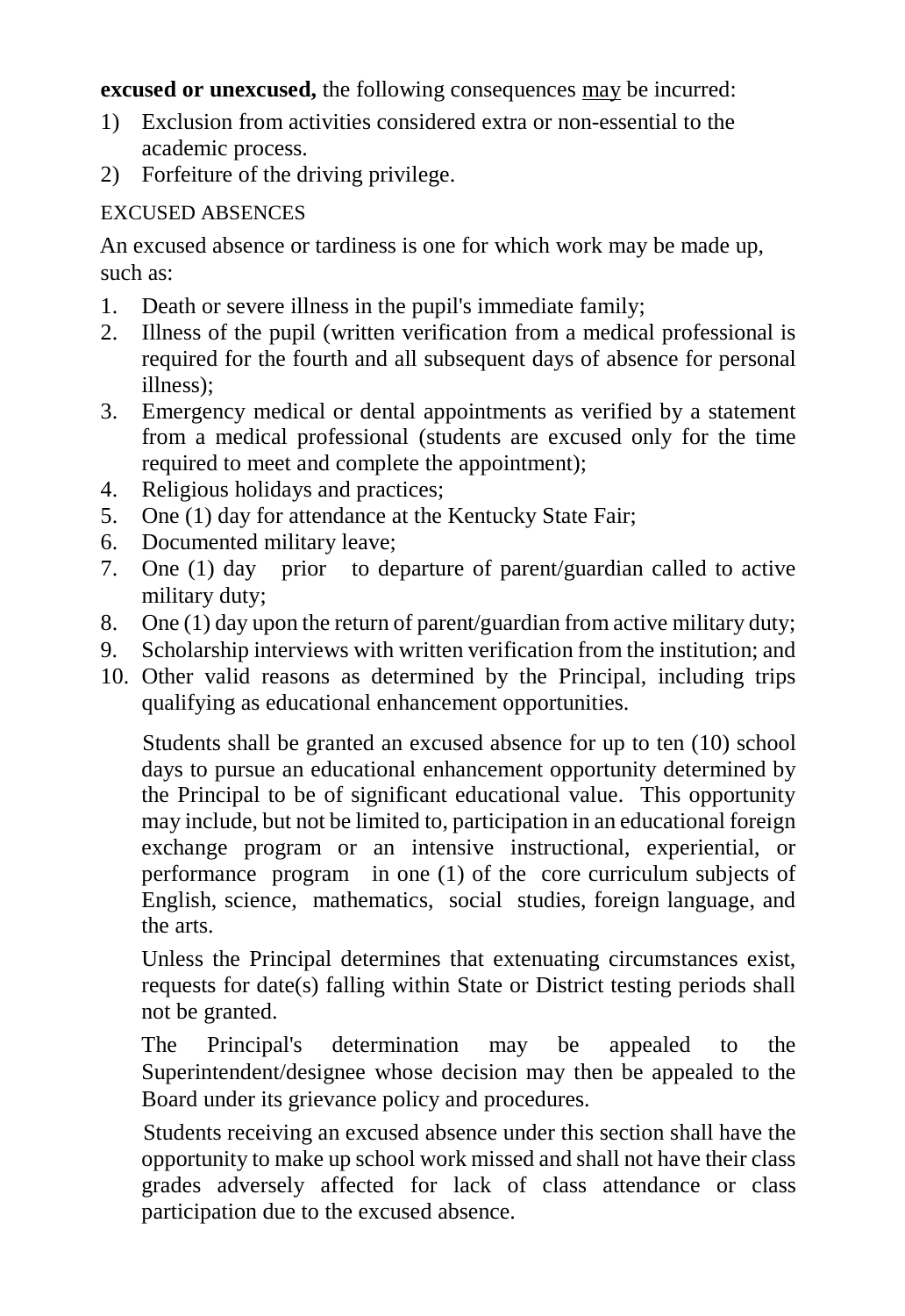The parent/guardian shall notify the school stating the reason for the student's absence. Without prior notification, an attendance event shall be designated unexcused. Written excuse will not be accepted after three (3) school days.

All absences for reasons other than those stated above shall be considered unexcused.

Make up work shall be permitted for excused attendance events only and must be completed within the time specified by the principal. It is the student's responsibility to contact the teacher for make-up work.

Days missed due to suspension shall be considered unexcused attendance events for which a teacher may not grant credit.

If a student accumulates more than the allowable six (6) unexcused attendance events during a school year, an appeal may be made to the school's attendance committee. If the committee declares the attendance event excused, the work missed that was made up within the required time frame will be allowed for credit. No credit is allowed for any unexcused attendance event.

An appeal to the attendance committee must be made within three (3) days of the students' return to school after each attendance event beyond the sixday limit. Requests shall not be granted after the three days limit has passed.

#### **TARDIES**

- 1) When a student is absent from school for a portion of the day, that is less than 60 minutes, the student is considered tardy.
- 2) When a student accumulates tardies, adding up to more than 60 minutes, it will constitute an attendance event.

## CLASS TRUANCY

No student may leave the school premises or classroom without permission during regular school hours. Infraction of the policy may result in suspension and/or expulsion.

## **NOTIFICATION**

Parents of students who are absent should call the school office by 9:00 a.m. on the morning of the absence. Students must bring written excuses signed by the parent when they return to school.

Prior notification is required for absences due to family trips.

## SECONDARY ATTENDANCE

In addition to these provisions, the following shall be applied without exception to all students in grades nine (9) through twelve (12).

## CREDIT REQUIREMENTS

To receive academic credit for a course, a student must meet all course requirements and must be in regular attendance.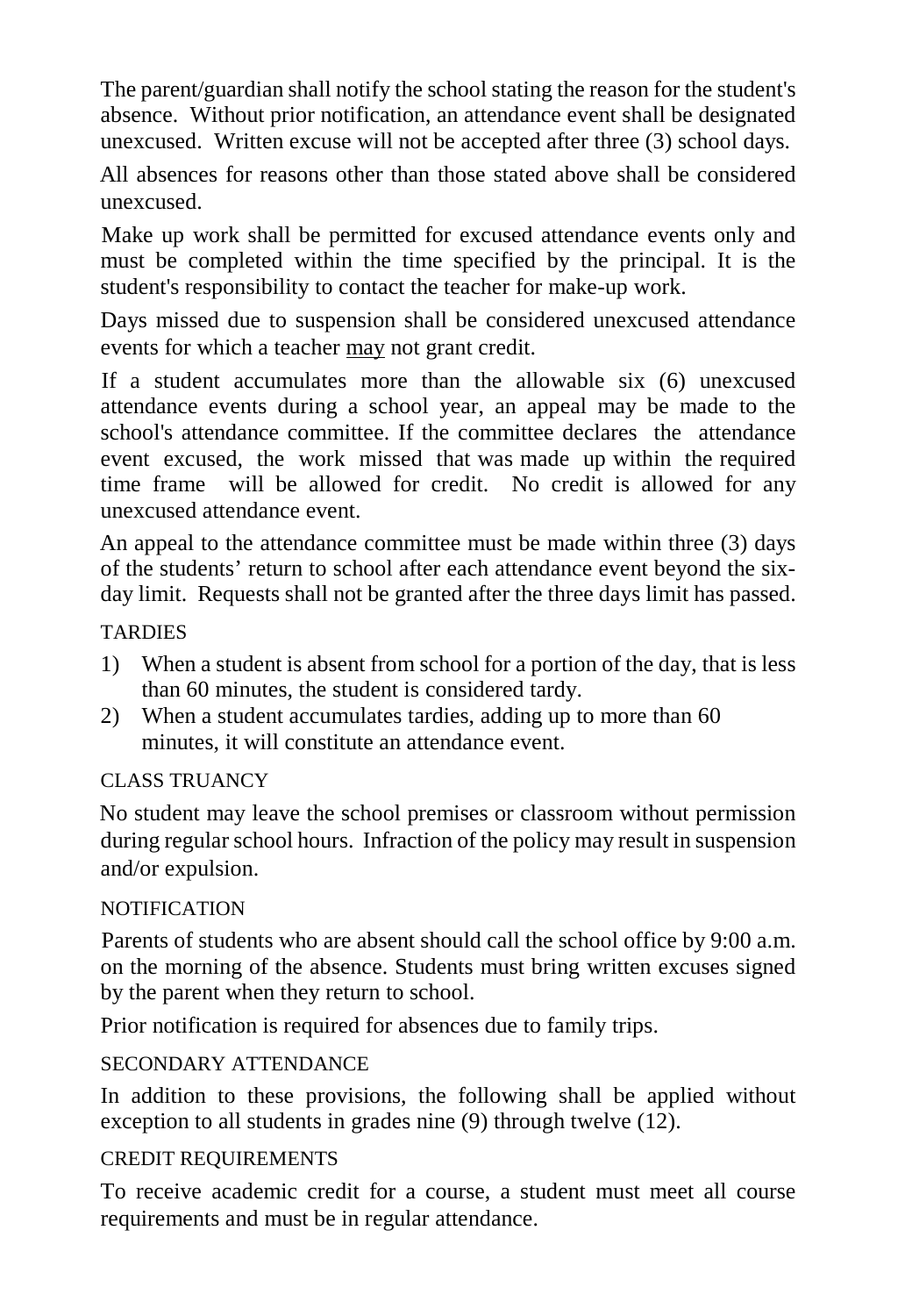#### PROCEDURE ON RETURN

After an absence, a student shall report to the attendance clerk to obtain an admit slip to be taken to all classes that were missed. Teachers shall not admit any absent student back to class without an admit slip.

#### STUDENTS WITH DISABILITIES

In cases which involve students with disabilities, procedures mandated by the federal and state law for students with disabilities shall be followed.

## Dismissal from School

No student shall be dismissed early from school without per- mission from the Principal. Any student who leaves the school grounds without permission from the Principal shall be subject to appropriate disciplinary action, including assignment to detention hall or suspension.

#### RELEASE OF STUDENTS

No student shall be dismissed early from school without permission from the custodial parent given in writing, in person, or by phone.

The custodial parent/guardian or designee who picks up the student shall report to the Principal's office.

Emancipated students may sign for their own dismissal.

#### **EXCEPTION**

A student may be released to a person with lawful authority to take custody of the student, e.g. a police officer with a warrant. In such case, the student's parent shall be notified at the earliest opportunity.

## Bicycle Use

## SCHOOL TO DEVELOP RULES

Pupils shall be permitted to ride bicycles onto school grounds under rules developed by the Principal of each individual school.

## Motor Vehicle Use

#### CONDITIONS FOR USE

With parental request and under conditions prescribed by the school Principal<sup>1</sup>, high school pupils may be permitted to drive motor vehicles onto the school grounds. Vehicles shall be parked in designated areas on the school campus and are not to be visited or moved during the school day unless permission is given by the Principal.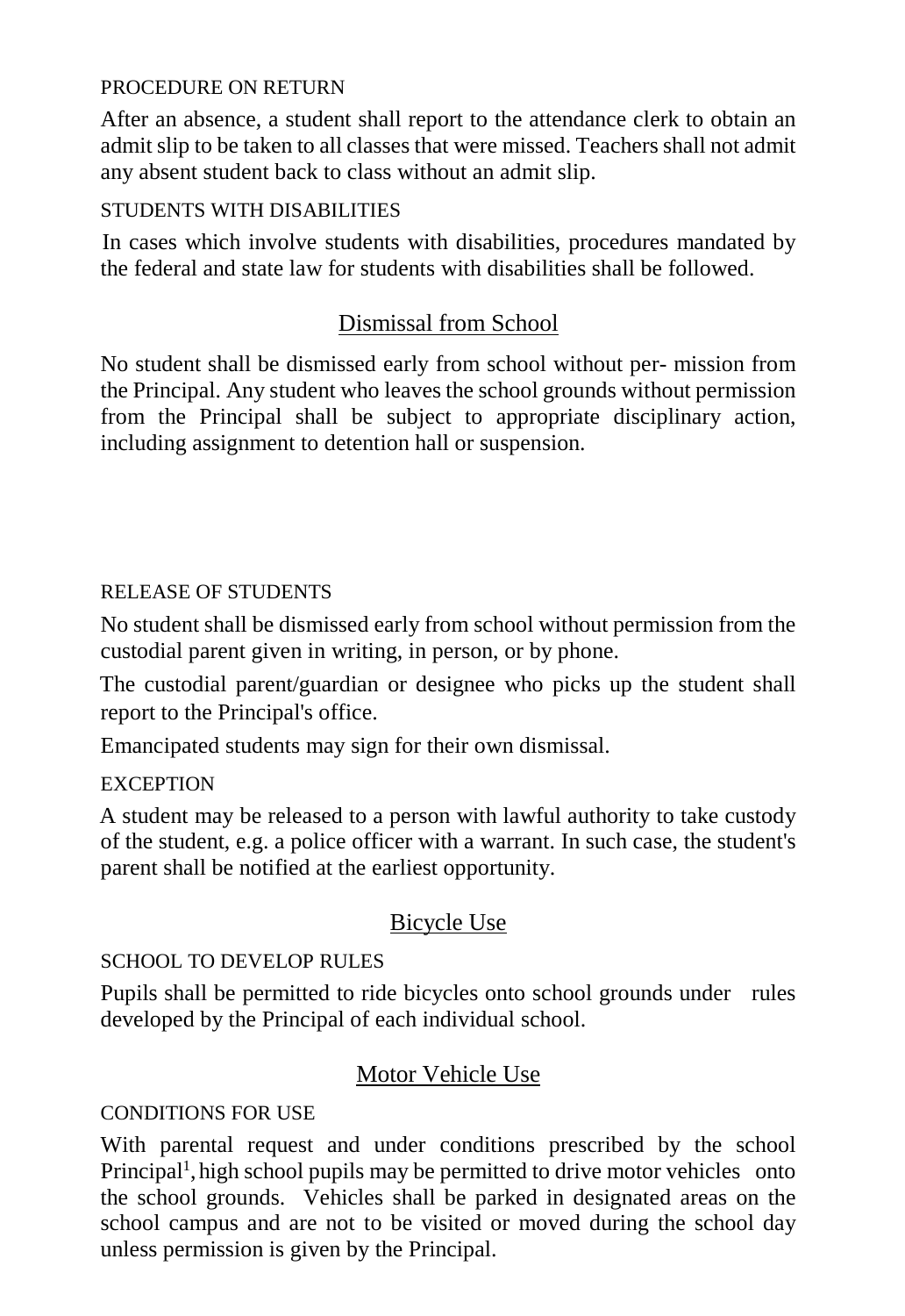#### PRIVILEGE MAY BE REVOKED

Driving on the school grounds is a privilege, which may be revoked if conditions are violated. 2

## Conduct on School Bus

#### PUPILS' RESPONSIBILITIES

Pupils shall conform to transportation rules and regulations prescribed under state statutes<sup>1</sup> and under state and local regulations.

#### INSTRUCTION IN BUS CONDUCT AND SAFETY

Instruction in bus conduct and safety shall be provided all transported students. Instruction shall include the following rules:

#### PUPILS TO WAIT AT ASSIGNED STOP

Pupils shall wait at their assigned bus stop off the roadway and shall remain there until the driver has stopped the bus, opened the entrance door, and signaled the pupils to enter the bus.

#### CROSSING ON DRIVER'S SIGNAL

Pupils shall not cross the roadway when entering the school bus until signaled to do so by the bus driver.

#### CROSSING IN DRIVER'S VISION

When students are required to cross the roadway when entering or leaving the school bus, crossings shall be made in front of the bus. Pupils shall cross approximately ten (10) feet in front of the bus in order that they may be seen by the bus driver.

## **SEATING**

When pupils enter the bus, they shall proceed directly to a seat.

#### SEATED UNTIL COMPLETE STOP

Pupils shall remain seated until the bus has come to a complete stop.

## BODY NOT TO PROTRUDE FROM WINDOW

Pupils shall not extend their arms, legs, or heads out the bus windows.

## CHANGING SEATS

Pupils shall not change from one seat to another while the bus is in motion unless given permission by the bus driver.

## PUPIL NOISE

Pupils shall not create noise on the bus to the extent that it might distract the bus driver or to the extent that it might interfere with the driver's ability to hear the signals of emergency vehicles or an approaching train.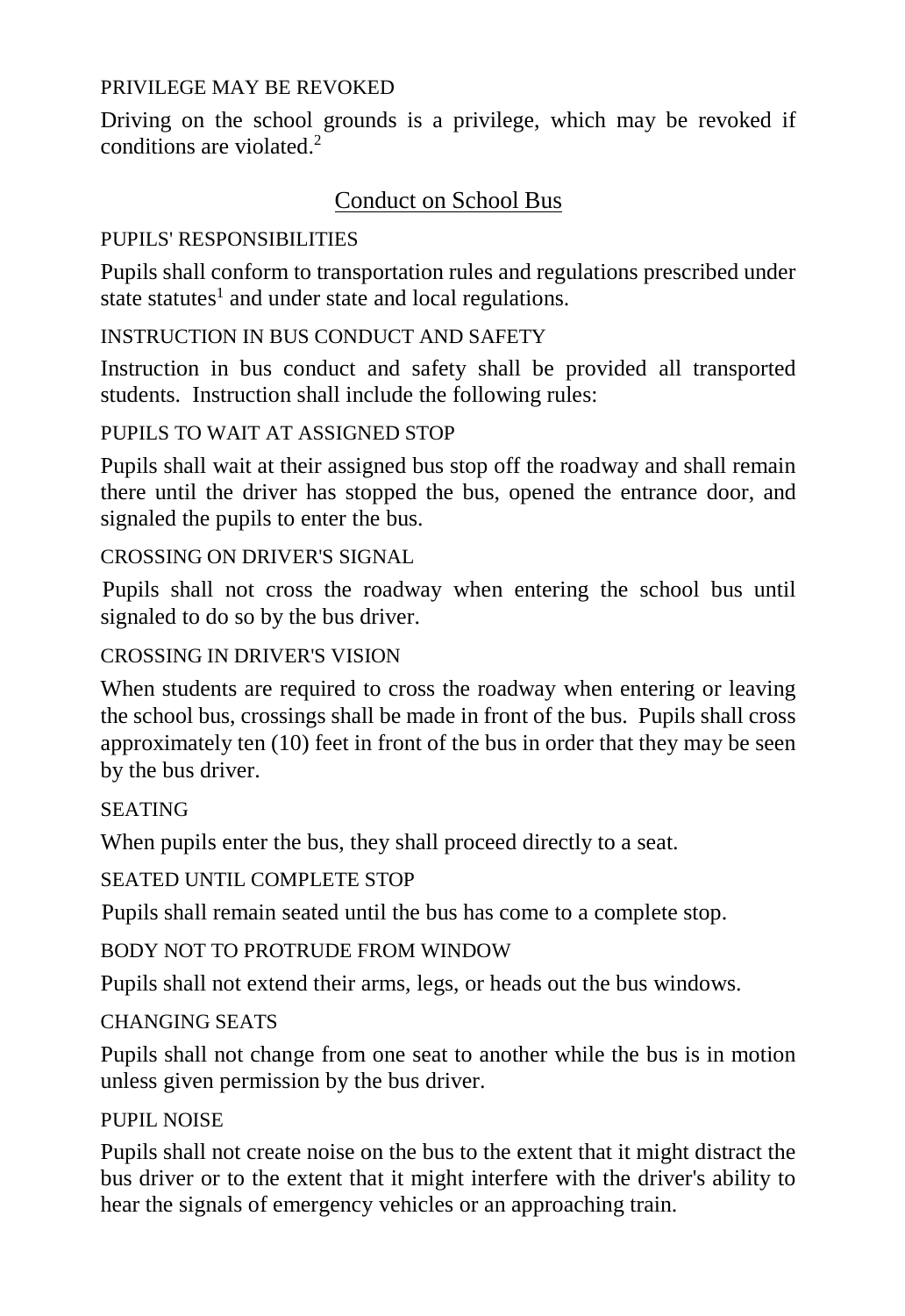## Care of School and Personal Property

## PUPLIS RESPONSBLE

Pupils shall be held responsible for damage to school property.

## SCHOOL PROPERTY

Any pupil, organization, or group of pupils participating in activities who destroys, defaces, damages or removes school property shall be subject to disciplinary action and liability for the cost of restoring the property.

In addition, when they have reasonable belief that a violation has taken place, principals shall immediately report to law enforcement officials when an act has occurred on school property or at a school-sponsored function that involves damage to school property. For the purposes of determining when to make this report, damage to school property shall refer to instances involving:

- Intentional harm, and
- Damage beyond minor loss or breakage, excluding normal wear and tear.

## PERSONAL PROPERTY OF SCHOOL PERSONNEL

Any pupil, organization, or group of pupils who steals or willfully or wantonly destroys, defaces, or damages the personal property of school personnel on school property, off school property, or at school-sponsored activities shall be subject to suspension or expulsion from school.

## STUDENTS' PROPERTY

Any pupil, organization, or group of pupils participating in activities who destroys, defaces, damages or steals the personal property of students shall be subject to disciplinary action.

## PARENTS LIABLE

Parents shall be liable for property damage caused by their minor children.<sup>1</sup>

# Bullying/Hazing

In order to effectively participate in the democratic process as adults, students must learn to respect the rights of others and to interact with them in a civil manner. Therefore, students are required to speak and behave in a civil manner toward students, staff and visitors to the schools.

## ACTIONS NOT TOLERATED

The use of lewd, profane or vulgar language is prohibited. In addition, students shall not engage in behaviors such as hazing, bullying, menacing, taunting, intimidating, verbal or physical abuse of others, or other threatening behavior. <sup>1</sup> This policy extends to any/all student language or behavior including, but not limited to, the use of electronic or online methods. Such behavior is disruptive of the educational process and interferes with the ability of other students to take advantage of the educational opportunities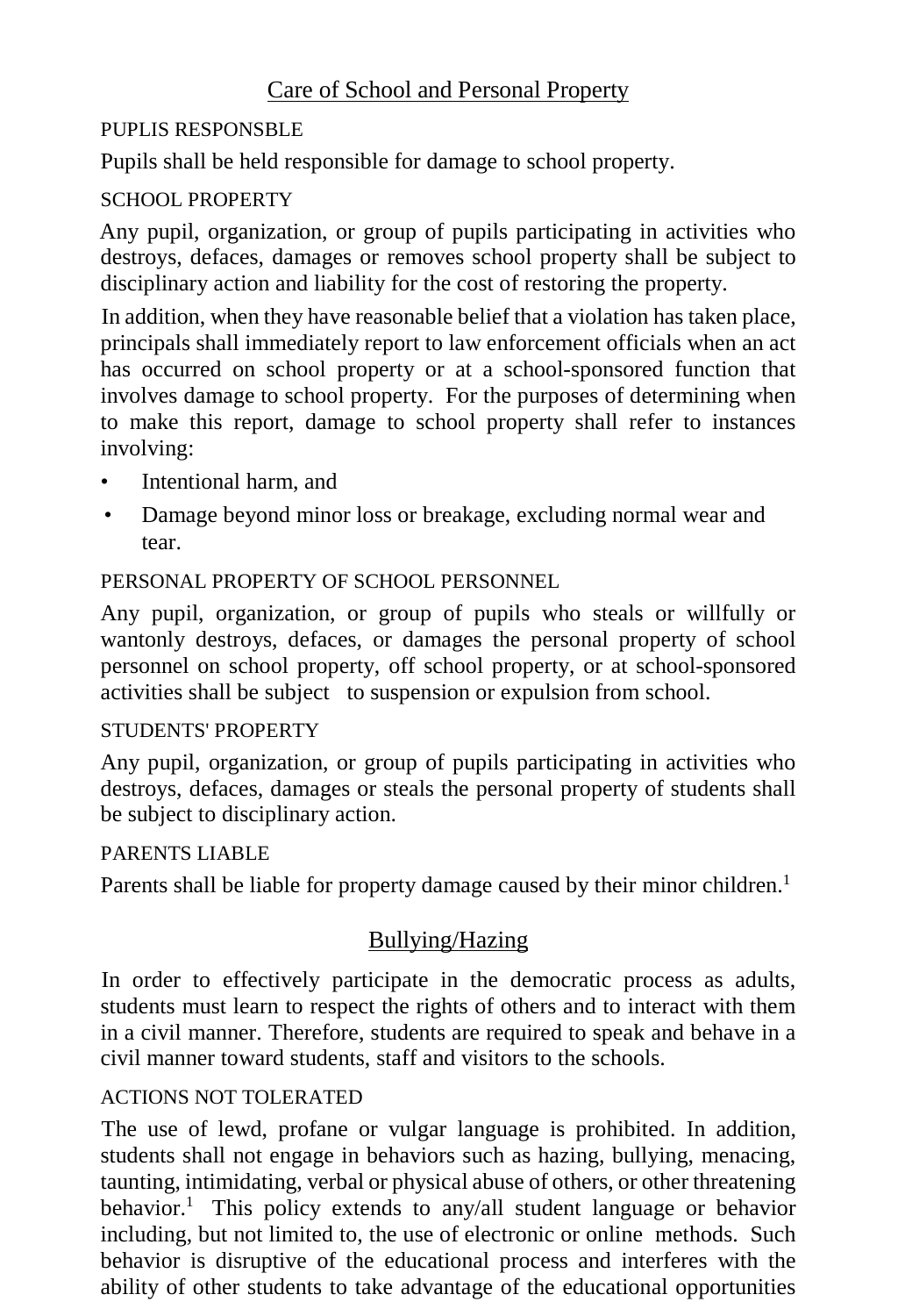offered.

These provisions shall not be interpreted to prohibit civil exchange of opinions or debate protected under the state or federal constitutions where the opinion expressed does not otherwise materially or substantially disrupt the education process or intrude upon the rights of others.

Students who violate this policy shall be subject to appropriate disciplinary action.

## REPORTS

As provided in the District Code of Acceptable Behavior and Discipline, students that believe they are victims of bullying/ hazing shall be provided with a process to enable them to report such incidents to District personnel for appropriate action.

## OTHER CLAIMS

When a complaint is received that does not appear to be covered by this policy, administrators shall review other policies that may govern the allegations, including but not limited to, 09.426 and/or 09.42811. Harassment/discrimination allegations shall be governed by Policy 09.42811.

## TRAINING

All staff will undergo training specific to bullying in accordance with KRS 158.148. Students will be informed through specific assemblies, and classroom instruction geared to raise awareness of acceptable and unacceptable behavior. Students should be aware of the correct reporting procedures found under Student Reporting of Code Violations and retaliation for reporting is strictly prohibited.

## Drug and Alcohol Procedures

The Raceland-Worthington School System's drug/alcohol policy and procedures are enforceable on all students as a cumulative record within the district.

## I. Drugs, Look-A-Like and Alcohol

\*Prescription medications are to be construed as exception to the policy when used by the individual for whom they are prescribed in the manner and amount prescribed.

\*\*Any substance possessed, sold or transferred with the representation or upon the creation of an impression that the substance, which is sold or transferred, is a controlled substance, or any substance designed in any manner, including but not limited to design of the item or its container, markings, or color, to simulate a controlled substance.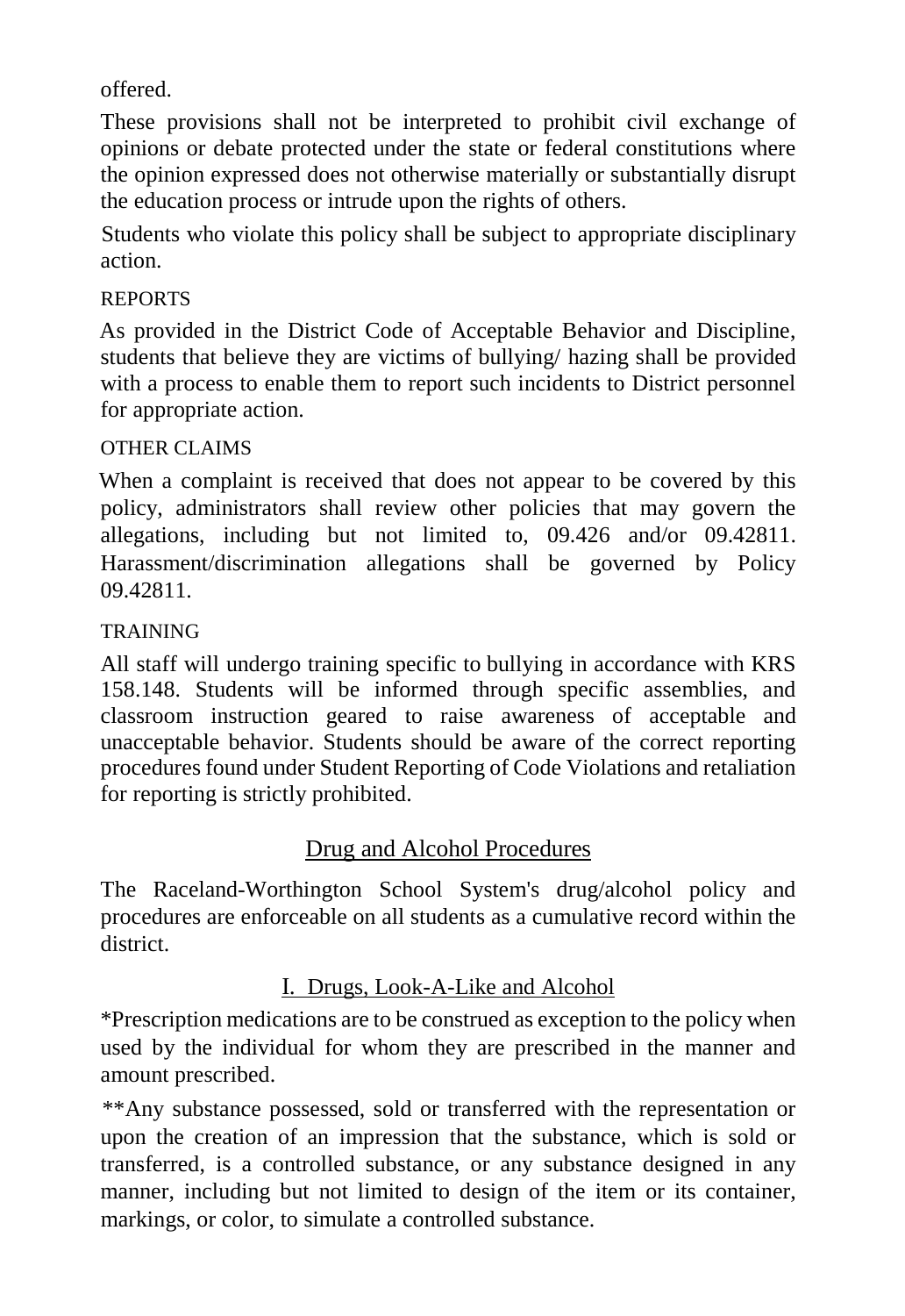- A. For the purpose of determining whether a substance is a "look-a-like" drug or controlled substance, the administrator or other authority shall include in consideration the following:
	- 1. Whether the non-controlled substance was packaged in a manner normally used for the illegal sale of controlled substances.
	- 2. Whether the sale or attempted sale included an exchange of or demand for money or other property as consideration, and whether the amount of the consideration was substantially greater than the reasonable value of the non-controlled substance.
	- 3. Whether the physical appearance of the non-controlled substance is substantially identical to that of a controlled substance.

For possession, use or being under the influence of alcohol or moodaltering drugs not prescribed by a physician\*, look-a-like\*\* drugs or in possession of related drug paraphernalia at any time on school property, at school-sponsored activities on or away from school grounds, shall automatically be subject to the following:

**First Offense:** Any student verified to be in violation of this policy for the first time during his or her enrollment in the Raceland-Worthington School System will be automatically suspended according to the following procedures:

- Detained under administrative supervision until parents or legal guardians are called and informed of the violation. No suspensions until parents are contacted.
- A letter documenting the charges of suspension must be mailed or given to the parents or legal guardian. A copy of this letter must be delivered to the superintendent.
- Juvenile charges must be filed on the violation. Confiscated substance will be given to the police for laboratory analysis.
- The student will be suspended from 5 to 10 days. Student expulsion or alternative placement may occur under certain circumstances, provided KRS guidelines are followed.
- A hearing with the superintendent, principal, and parents is scheduled before the student may be readmitted to school or put in an alternative placement. **The failure of the student to comply will result in an expulsion hearing.**

**Second Offense:** is defined as the second violation of this policy while attending Raceland-Worthington Schools.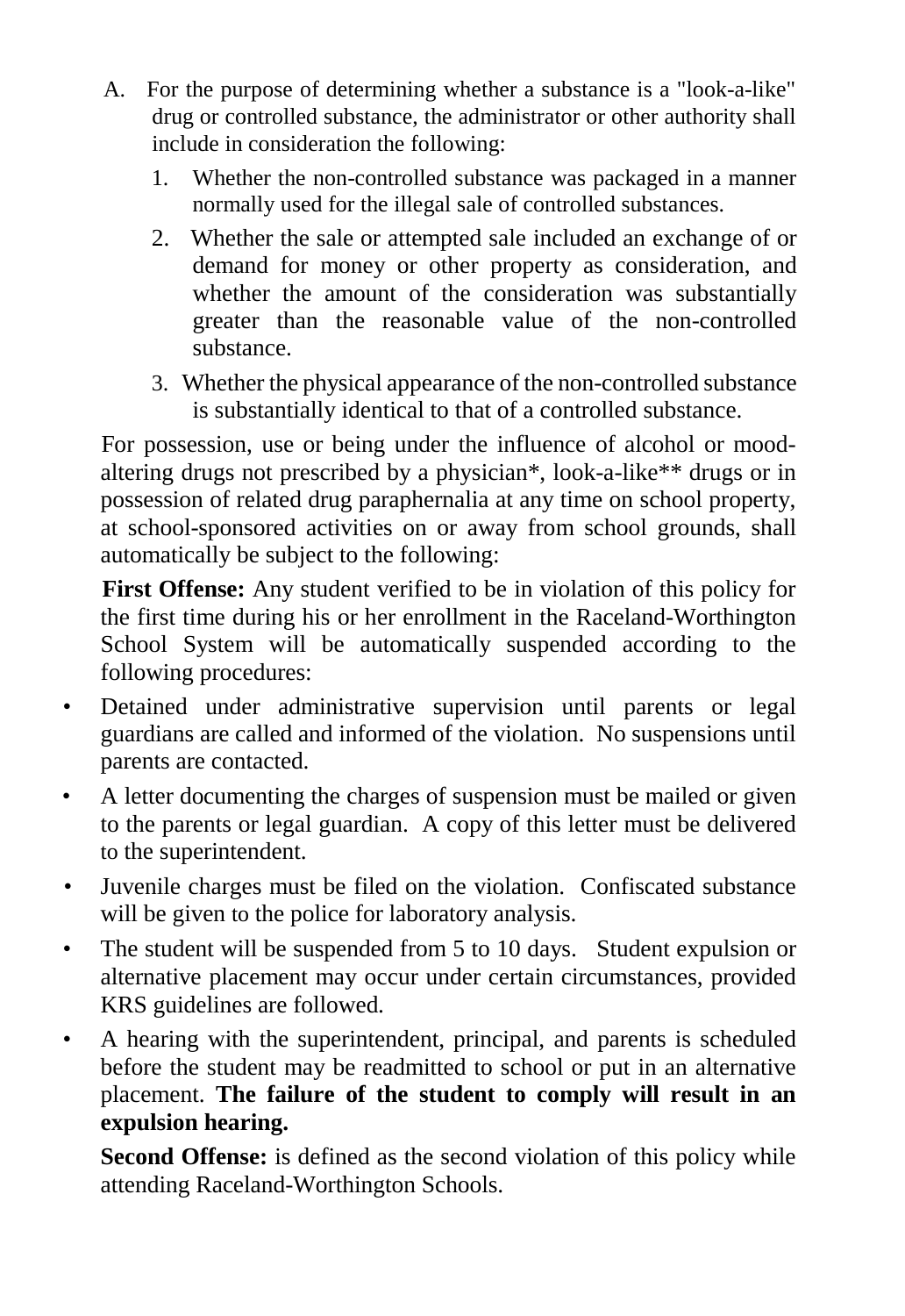Parents or legal guardians will be contacted immediately upon verification of the violation. The student will be suspended for 10 days and a hearing with the superintendent, principal, and parents must be scheduled. The superintendent may recommend expulsion or alternative placement.

## **If the superintendent recommends expulsion to the board, the board of education may hold the expulsion in abeyance, if there are extenuating circumstances reasonably related to the offence and the drug and alcohol policy.**

If the board does not expel the student, then that student will be required to adhere to a behavioral contract or alternative placement.

> II. Sale of Drugs or Look-A-Like Drugs. Drug Paraphernalia or Alcohol on School Ground s, at School-Sponsored Activities on or Away from School

For the sale, possession or transmission of alcoholic beverages, narcotics, drugs, counterfeit controlled substances or look-a-like, the student will immediately be suspended and a hearing will be held with the superintendent.

USE OF MEDICATION AT SCHOOL

The use of medications at school by students must conform to all state and federal laws as well as local school board policy.

All medication (prescription or non-prescription) must be brought to school in its original container with the label intact and given to school personnel for appropriate storage and dispensing.

Only medication authorized by a physician and parental guardian will be dispensed.

Students may be permitted to carry medication for certain medical conditions (such as an inhaler for asthma) provided there is a prior physician authorization and school personnel are aware the student is carrying it.

Students who violate this procedure are subject to disciplinary action by the principal.

NOTE: This will be generally classified as a Level II violation.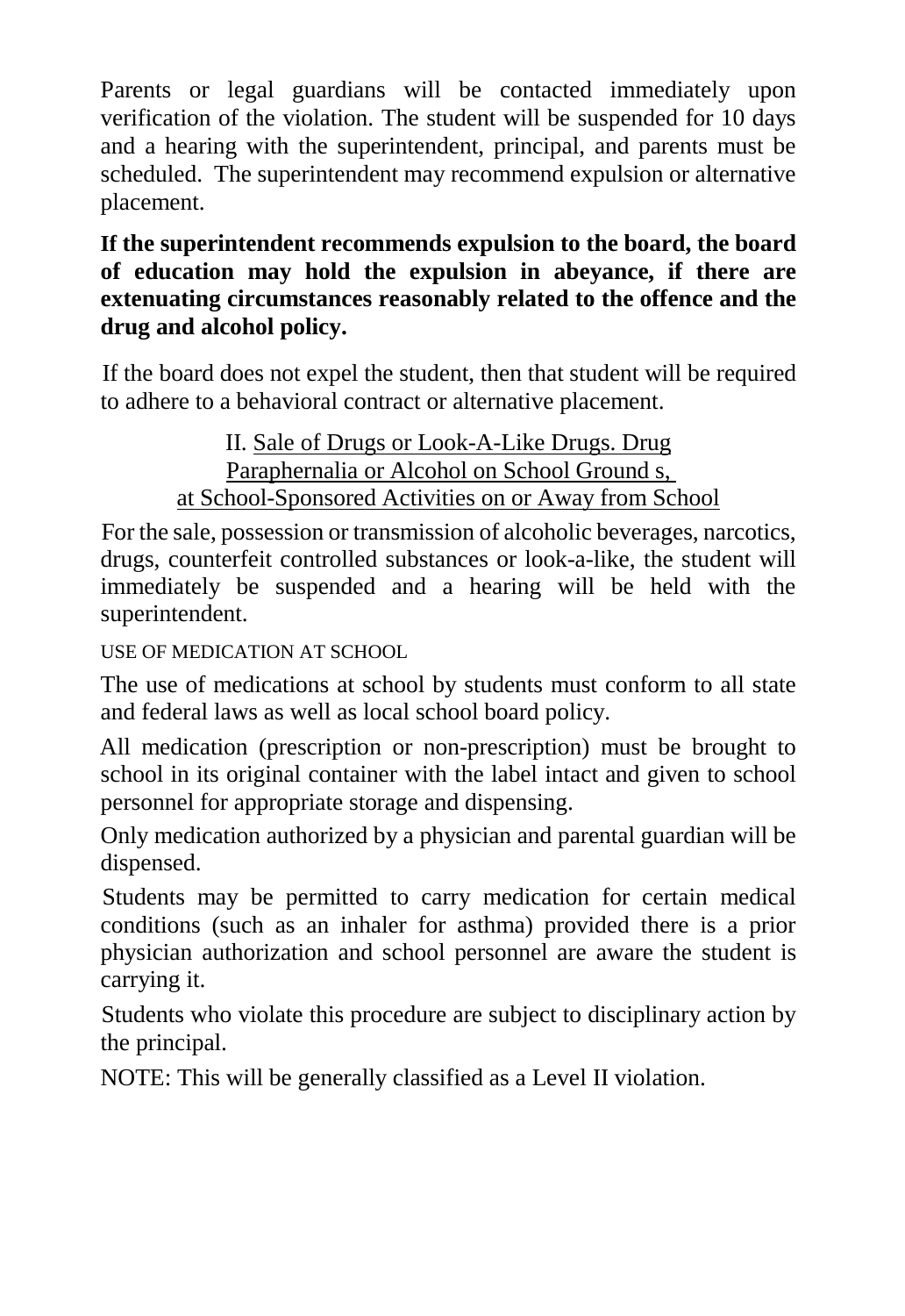## Tobacco

Students shall not be permitted to use or possess any tobacco product on property owned or operated by the Board, inside Board-owned vehicles, on the way to and from school, and during school-sponsored trips and activities. Students who violate these prohibitions while under the supervision of the school shall be subject to penalties set forth in the local code of acceptable behavior and discipline.

## Assault and Threats of Violence

For purposes of this policy, a "threat" shall refer to a communication made by any means, including, but not limited to, electronic and/or online methods.

## PUPILS

Any pupil who threatens, assaults, batters or abuses another pupil shall be subject to appropriate disciplinary action, including suspension or expulsion.<sup>1</sup>

## SCHOOL PERSONNEL

Any pupil who threatens, assaults, batters or physically or verbally abuses a teacher or other school personnel shall be subject to appropriate disciplinary action<sup>1</sup> up to and including expulsion from school and/or legal action.

## REMOVAL OF STUDENTS

School administrators, teachers, or other school personnel may immediately remove or cause to be removed threatening or violent students from a classroom setting or from the District's transportation system pending any further disciplinary action that may occur. Threatening or violent behavior shall include, but not be limited to:

Verbal or written statements or gestures by students indicating intent to harm themselves, others or property.

Physical attack by students so as to intentionally inflict harm to themselves, others or property.

Removal of students from a bus shall be made in compliance with 702 KAR 005:080.

Each school shall designate the site $(s)$  to which employees may remove students from a classroom setting and the employee(s) who will supervise the student at the site.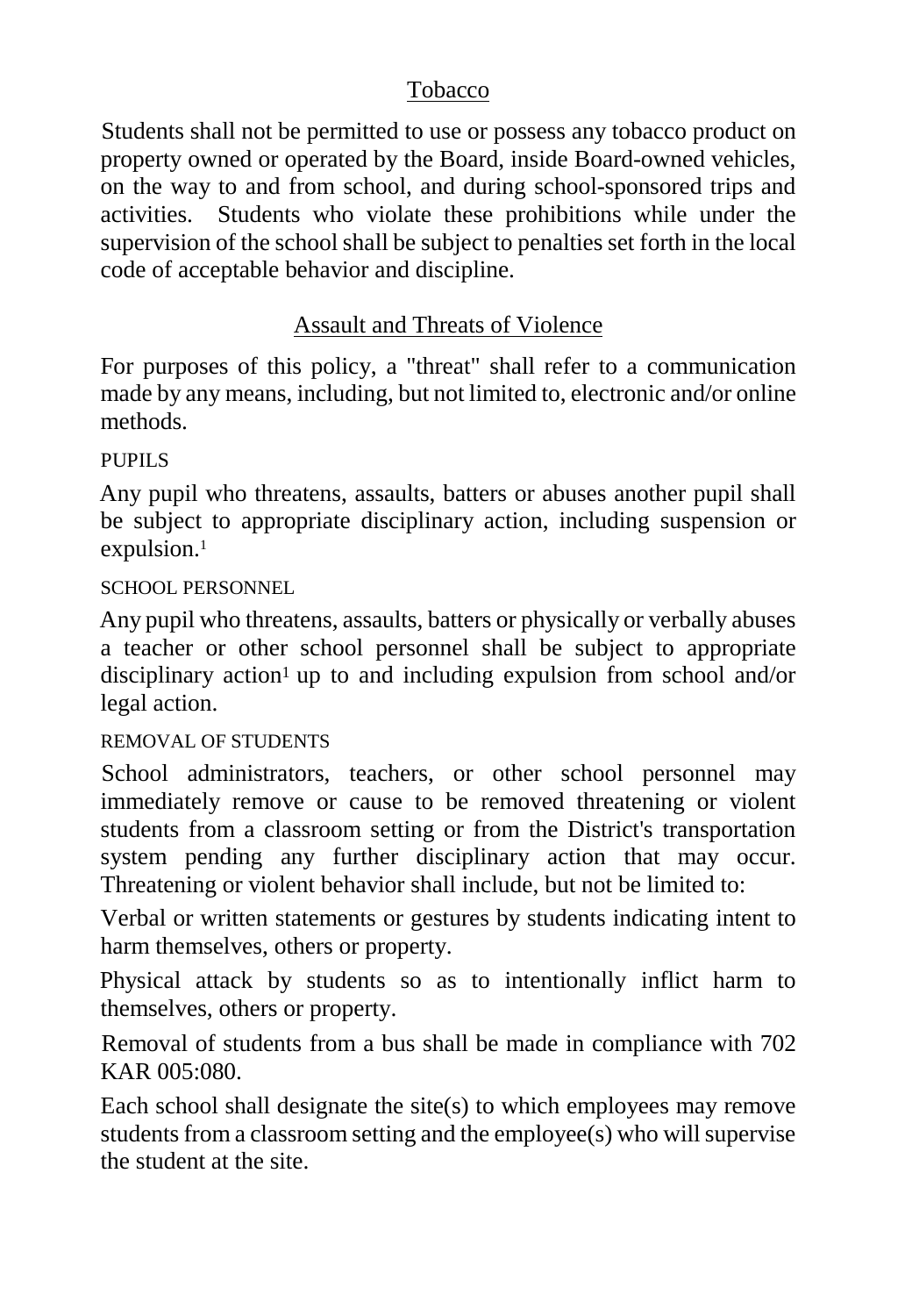When teachers or other personnel remove a student, they shall complete and submit a form to document the removal and the causes as soon as practicable. The Principal/designee shall review the removal as soon as possible to determine if further disciplinary action is warranted or if the student is to be returned to the classroom.

## REPORT TO LAW ENFORCEMENT AGENCY

When they have reasonable belief that a violation has taken place, principals shall immediately report to law enforcement officials when an act has occurred on school property or at a school-sponsored function that involves assault resulting in serious physical injury, a sexual offense, kidnapping or each instance of assault involving the use of a weapon.

## **NOTIFICATION**

Any District employee assigned to work directly with, or who comes in contact with, a student with a documented history of weapons violation and/or physical abuse of a school employee or of carrying a concealed weapon on school property or at a school function, shall be notified in writing of the student's history by the Principal or designee, guidance counselor or other school official who has knowledge of the student's behavior prior to the assignment or contact.

# Disrupting the Educational Process

Behavior that materially or substantially disrupts the educational process, whether on school property or at school- sponsored events and activities shall not be tolerated and shall subject the offending pupil to appropriate disciplinary action. For purposes of this section, behavior which disrupts the educational process shall include, but not be limited to:

- Conduct which threatens the health, safety, or welfare of others;
- Conduct which may damage public or private property, including the property of students or staff;
- Illegal activity;
- Conduct that materially or substantially interferes with another student's access to educational opportunities or programs, including the ability to attend, participate in and benefit from instructional and extracurricular activities; or
- Conduct that materially or substantially disrupts the delivery of instructional services or interferes with the orderly administration of the school and school-related activities or District operations.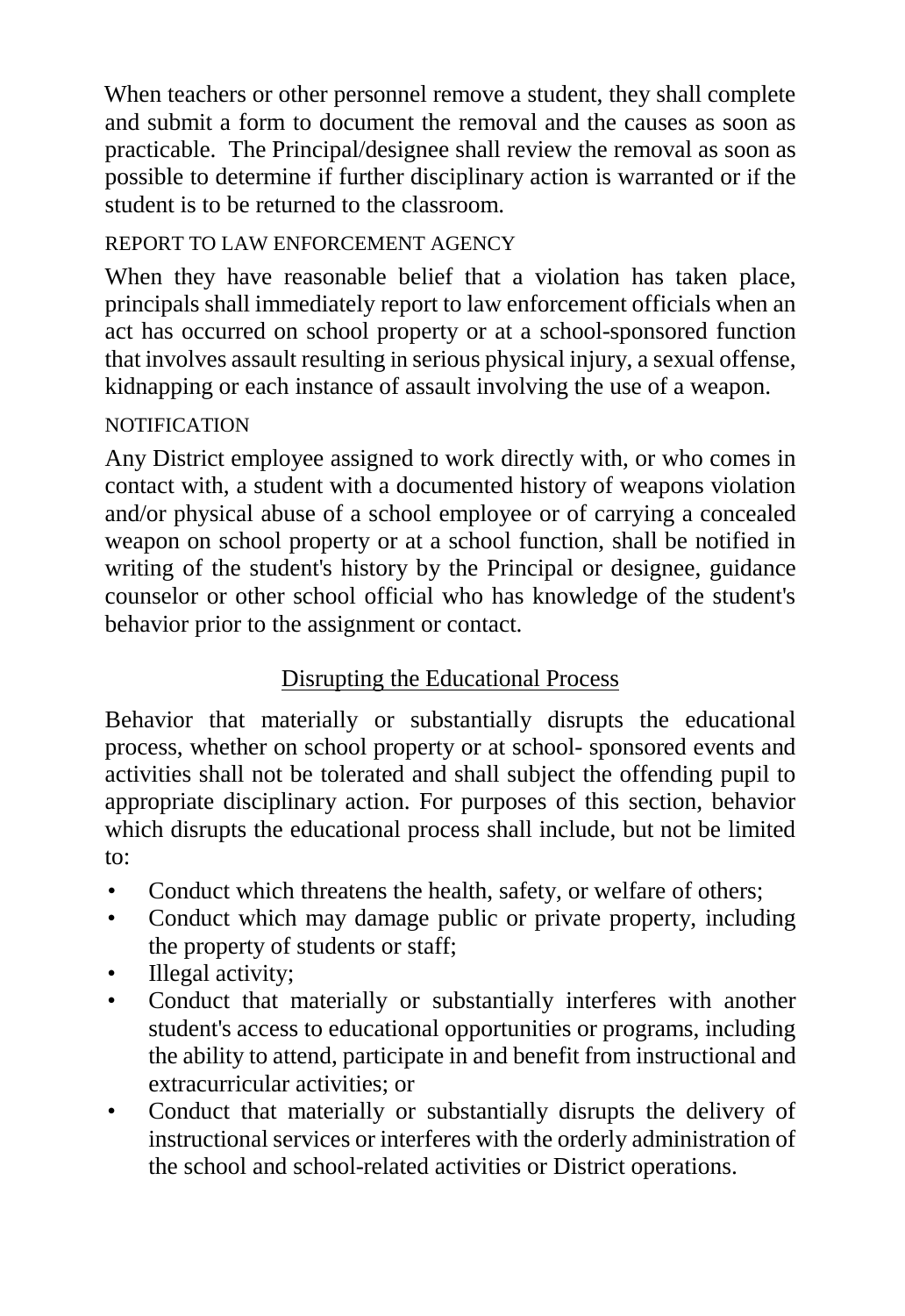## OTHER CLAIMS

When a complaint is received that does not appear to be covered by this policy, administrators shall review other policies that may govern the allegations.

## Telecommunication Devices

## POSSESSION AND USE

While on school property or while attending school-sponsored or schoolrelated activities, whether on or off school property, students shall be permitted to possess and use personal telecommunications devices as defined by  $law$ ,<sup>1</sup> and other related electronic devices, provided they observe the following conditions:

- Devices shall not be used in a manner that disrupts the educational process, including, but not limited to, posing a threat to academic integrity or violating confidentiality or privacy rights of another individual. Unless an emergency situation exists that involves imminent physical danger or a certified employee authorizes the student to do otherwise, devices shall be turned on and operated only before and after the regular school day.
- When students violate this prohibition, they shall be subject to disciplinary action, including losing the privilege of bringing the device onto school property. In addition, an administrator may confiscate the device, which shall only be returned to the student's parent/guardian.
- Students are responsible for keeping up with devices they bring to school. The District shall not be responsible for loss, theft, or destruction of devices brought onto school property.
- Students shall comply with any additional rules developed by the school concerning appropriate use of telecommunication or other electronic devices.
- Students shall not utilize a telecommunication or similar electronic device in a manner that would violate the District's Acceptable Use policy or procedures or its *Code of Acceptable Behavior and Discipline.*

## Dress and Appearance

The wearing of any item that materially or substantially disrupts the educational process or threatens the health or safety of the wearer or of other students or staff members is prohibited. If a school/council chooses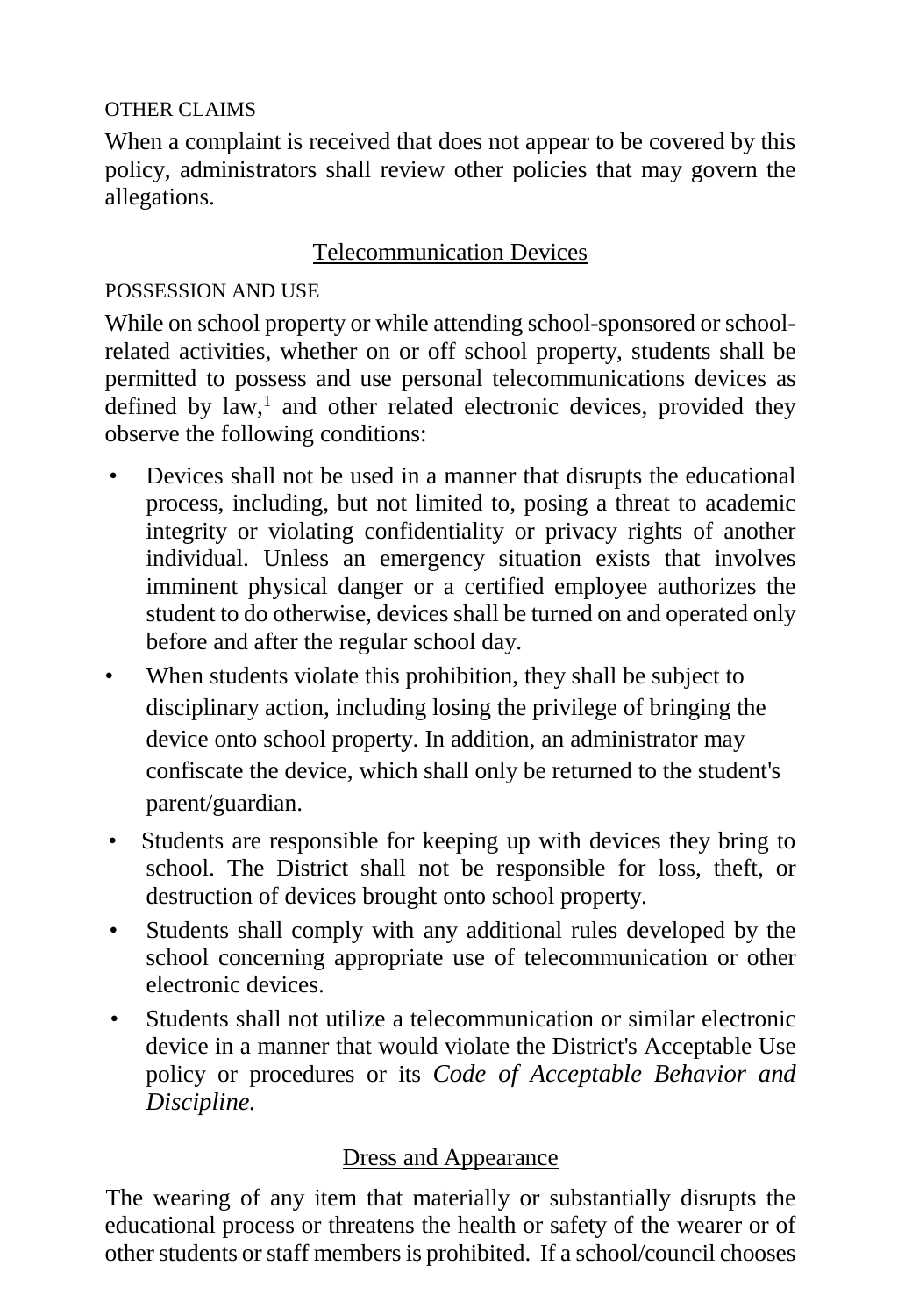to develop a dress code, it shall be consistent with Board standards set out in the District's Code of Acceptable Behavior and Discipline.

## Harassment/Discrimination

Students, parents, and potential employees of the Raceland-Worthington School District are hereby notified the Raceland-Worthington School District does not discriminate on the basis of race, color, national origin, age, religion, marital status, gender, or disability in employment programs, career and technical education (vocational) or activities set forth in compliance with the Office of Civil Rights Laws, Title VI, Title VII, Title, IX, ADA and/or Section 504.

Any person having inquiries concerning Raceland-Worthington School System compliance with the Office of Civil Rights Law, Title VI, Title VII, Title IX, ADA, and/or Section 504 is directed to contact Frank Melvin, Superintendent, who has been designated by the Raceland Worthington School System to coordinate the District's efforts to comply with the Office of Civil Rights Laws, Title VI, Title VII, Title IX and the American's with Disabilities Act and Section 504.

Harassment/discrimination is unlawful behavior based on race, color, national origin, age, religion, marital status, political beliefs, gender or disability that is sufficiently severe, pervasive, or objectively offensive that it adversely affects a student's education or creates a hostile or abusive educational environment.

Students who engage in harassment/discrimination of an employee or another student based on race, color, national origin, age, religion, marital status, political beliefs, gender or disability shall be subject to disciplinary action as directed by the Superintendent.

Conduct and/or actions prohibited under this policy include, but are not limited to:

- Name calling, stories, jokes, pictures or objects that are offensive to one's race, color, national origin, age, religion, marital status, political beliefs, gender or disability;
- Unwanted touching, sexual advances, requests for sexual favors and spreading of sexual rumors;
- Causing a student to believe that he or she must submit to unwelcome sexual conduct in order to participate in a school program or activity or that an education decision will be based on whether or not the student submits to unwelcome sexual conduct;
- Implied or overt threats of physical violence or acts of aggression or assault based on any of the protected categories;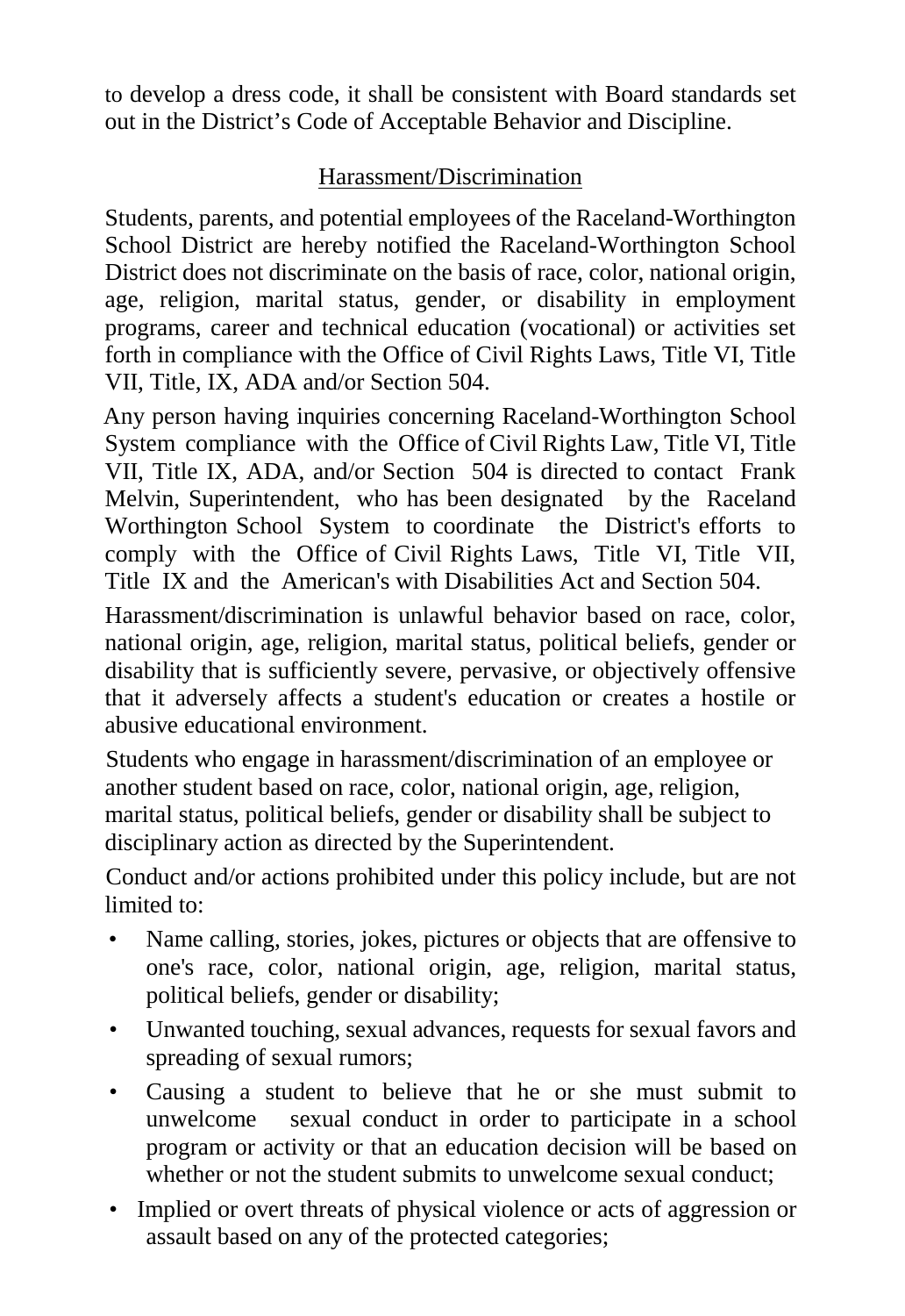- Seeking to involve students with disabilities in antisocial, dangerous or criminal activity where the students because of disability are unable to comprehend fully or consent to the activity and;
- Destroying or damaging an individual's property based on any of the protected categories.

No one shall retaliate against a student because he or she filed a written grievance, assists or participates in an investigation, proceeding or hearing regarding the charge of harassment discrimination of an individual or because he or she has opposed language or conduct that violates this policy.

Upon resolution of allegations the superintendent shall assume that students are protected against retaliation.

## Cheating

Cheating in academic or athletic activities shall not be tolerated.

The offending student shall be subject to appropriate disciplinary action, including, but not limited to, loss of privileges and removal of the student from school, class, or school related activity.

## Driver's License Revocation

Students who are sixteen (16) or seventeen (17) years old who become academically deficient or deficient in attendance shall be reported to the Transportation Cabinet for driver's license, permit or driving privilege revocation.1

## ACADEMIC AND ATTENDANCE DEFICIENCIES

Academic and attendance deficiencies for student's age sixteen (16) or seventeen (17) enrolled in regular, alternative, part-time, and special education programs shall be defined as follows:

- They shall be deemed academically deficient if they have not received passing grades in at least four (4) courses, or the equivalent of four (4) courses taken in the preceding semester.
- They shall be deemed deficient in attendance when they drop out of school or accumulate nine (9) unexcused absences for the preceding semester. Suspensions shall be considered unexcused absences.

## REINSTATEMENT OF DRIVING PRIVILEGE

Students whose driving permits are revoked, but later meet the statutory standards for reinstatement, must then apply to the Director of Pupil Personnel to have their standing confirmed. The District shall make the required report to the appropriate agency.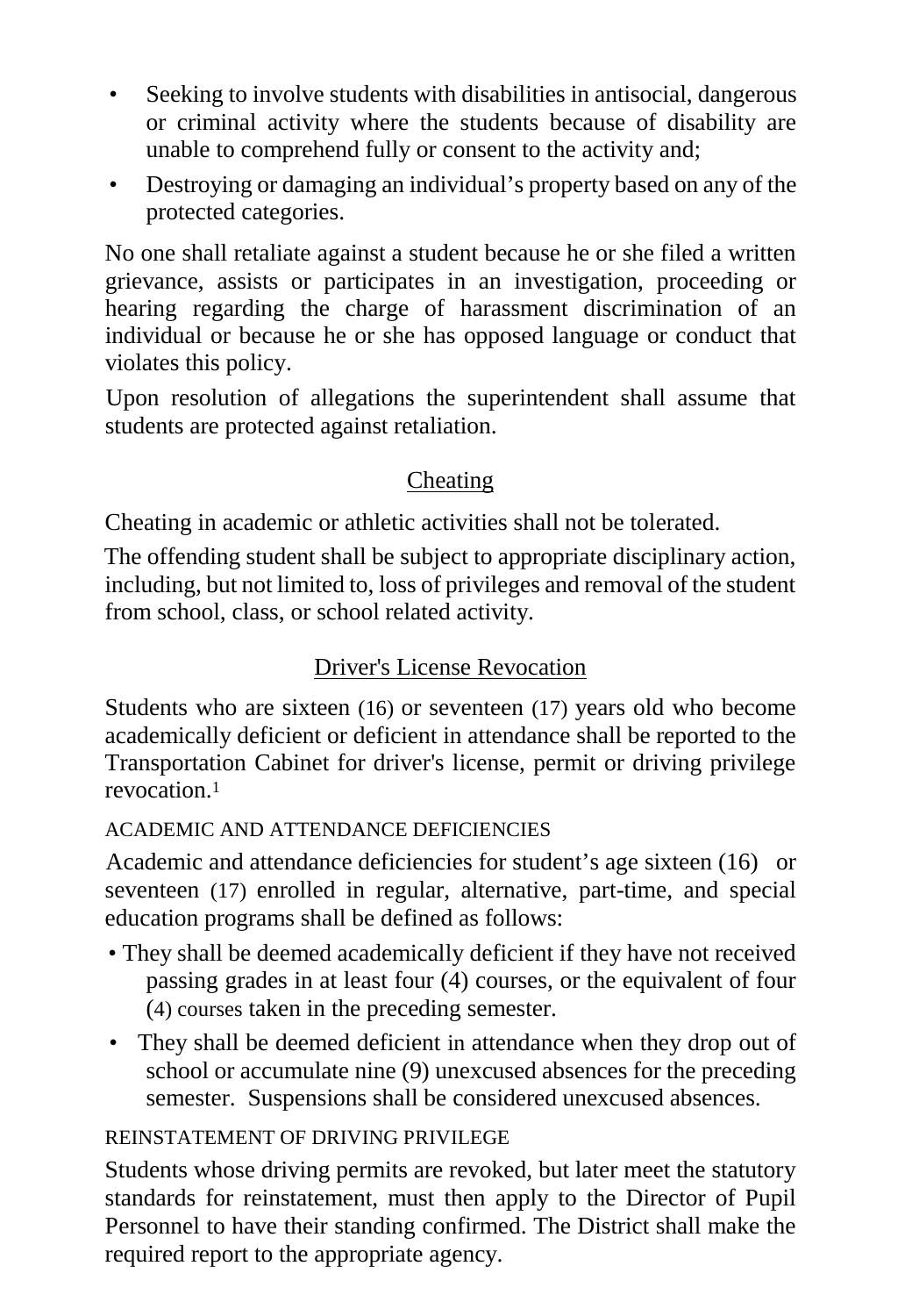## Levels of Behavior and Response

## Level I

#### **DEFINITION**

Minor misbehaviors which impede orderly classroom procedures or interfere with the orderly operation of the school such as classroom disturbance, classroom tardiness, inappropriate language, failure to complete assignments or carry out direction, disrespect, inappropriate dress, and any other violations which we expressly listed in the written school rules and related procedures that fall within this category, are usually managed by a classroom teacher.

#### DISCIPLINARY PROCEDURES

There is immediate intervention by the staff member who is supervising the student or who observes the misbehavior. Repeated misbehavior may result in a parent/teacher conference, and/or a conference with the counselor or administrator. The staff member maintains a proper and accurate record of the offenses and disciplinary action.

#### RESPONSE OPTIONS

Verbal reprimand; written reflection; a behavioral contract; counseling; withdrawal of privileges; strict supervised study; and school or teacher assigned detention. Other options deemed appropriate by the principal or designee.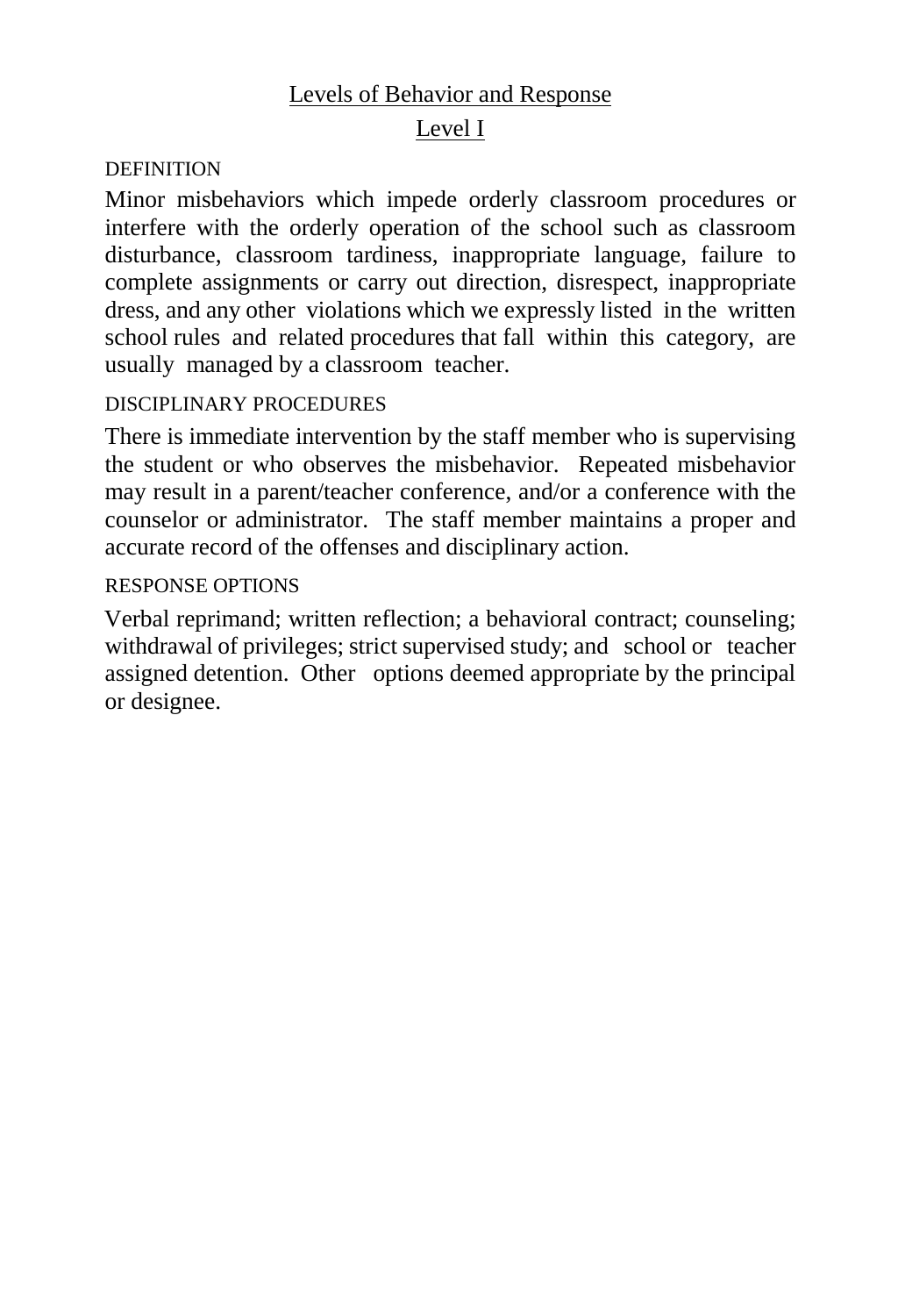## Level II

#### **DEFINITION**

Misbehaviors whose frequency or seriousness tends to disrupt the learning climate of the school are managed by the teacher and administrator. These infractions, which usually result from the continuation of level I misbehaviors, may result in the intervention of personnel on the administrative level because the execution of Level I disciplinary options have failed to correct the situation. Some of these misbehaviors are repeated violations of Level I offenses, out of assigned area (e.g. skipping class, etc., truant behavior, using forged notes or excuses, disruptive classroom behavior including use of profanity, and/or obscene behavior, trespassing, disrespectful including use of profanity, and/or obscene gesture(s) or disrespectful speech towards another person.

#### DISCIPLINARY PROCEDURES

The student is referred to the administrator for appropriate disciplinary action. The administrator meets with the student and/or teacher and determines the most appropriate response. The teacher is informed of the administrator's action. The administrator maintains a proper and accurate record of the offense and the disciplinary action. A parental conference may be held.

#### RESPONSE OPTIONS

Behavior modification; social probation; referral to an outside agency; transfer alternative educational setting; strict super- vised study; written reflection; detention; denial of bus privileges; suspension; and work details. Other options deemed appropriate by the principal or designee.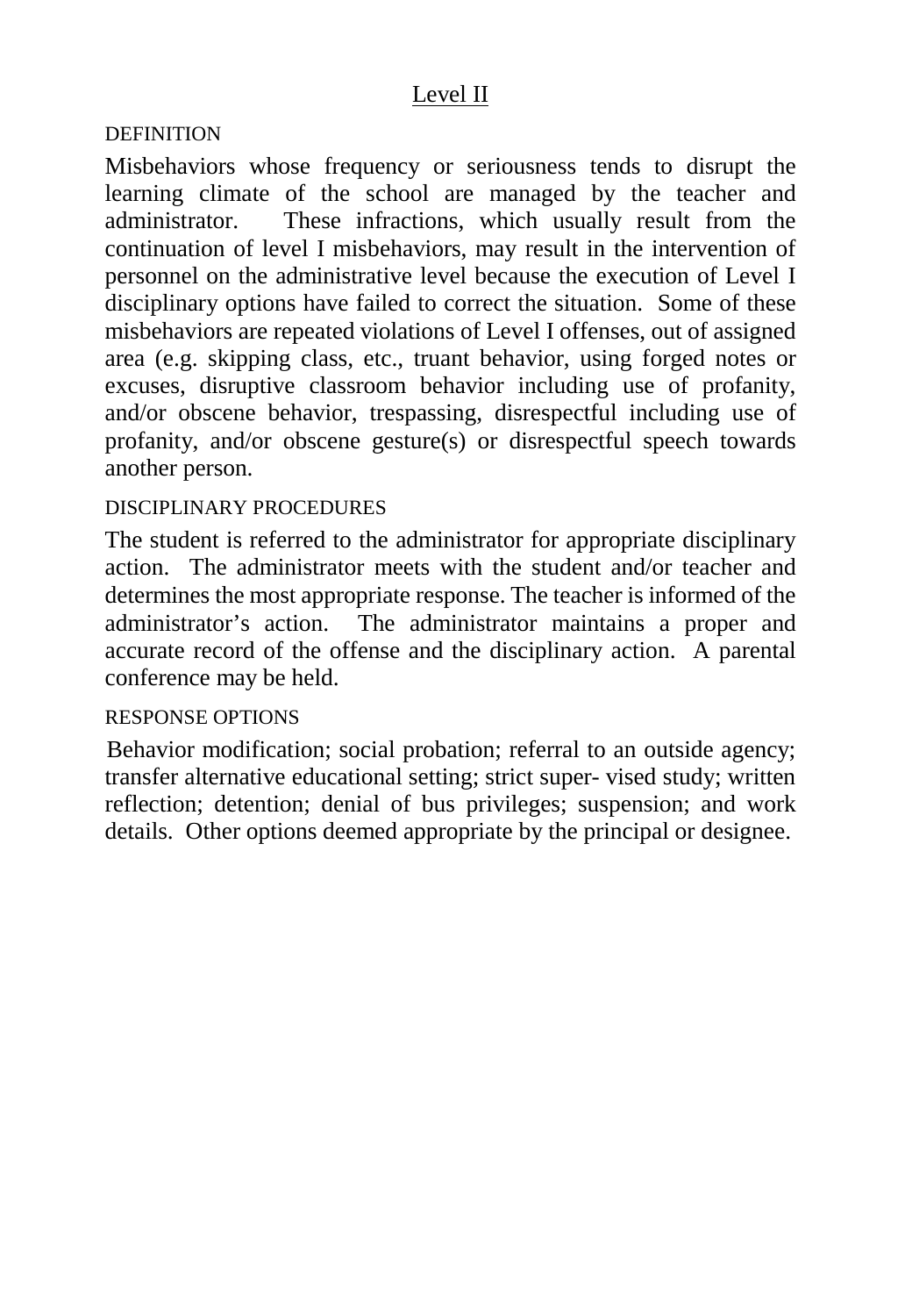## Level III

#### **DEFINITION**

Acts against persons or property whose consequences indirectly endanger the health or safety of others in the school can be handled by the disciplinary mechanism in the school. Corrective measures, which the school should undertake, however, depend on the extent of the school's resources for mediation of the situation in the best interests of all students. Examples of Level III misbehaviors are repeated violations of Level I and/or Level II offenses, fighting, vandalism (minor), defacing or dis- figuring school property, interfering with school personnel in impeding their ability to carry out their responsibilities, possessing and/or using a lighter, matches, or tobacco products at school, stealing, harassment/discrimination, assaulting or threatening to assault another student, encouraging or inciting discord or civil disturbance, gambling, improper use of a motor vehicle while on school property.

#### DISCIPLINARY PROCEDURES

The administrator initiates action by investigating the infraction. The administrator meets with the student and confers with the parent about the student's misconduct and the resulting disciplinary action. The administrator maintains a proper and accurate of the offenses and disciplinary actions.

#### RESPONSE OPTIONS

Temporary removal from class, referrals to outside agencies, alternative education setting, Saturday school, suspension, and denial of bus privileges. Other options deemed appropriate by the principal or designee.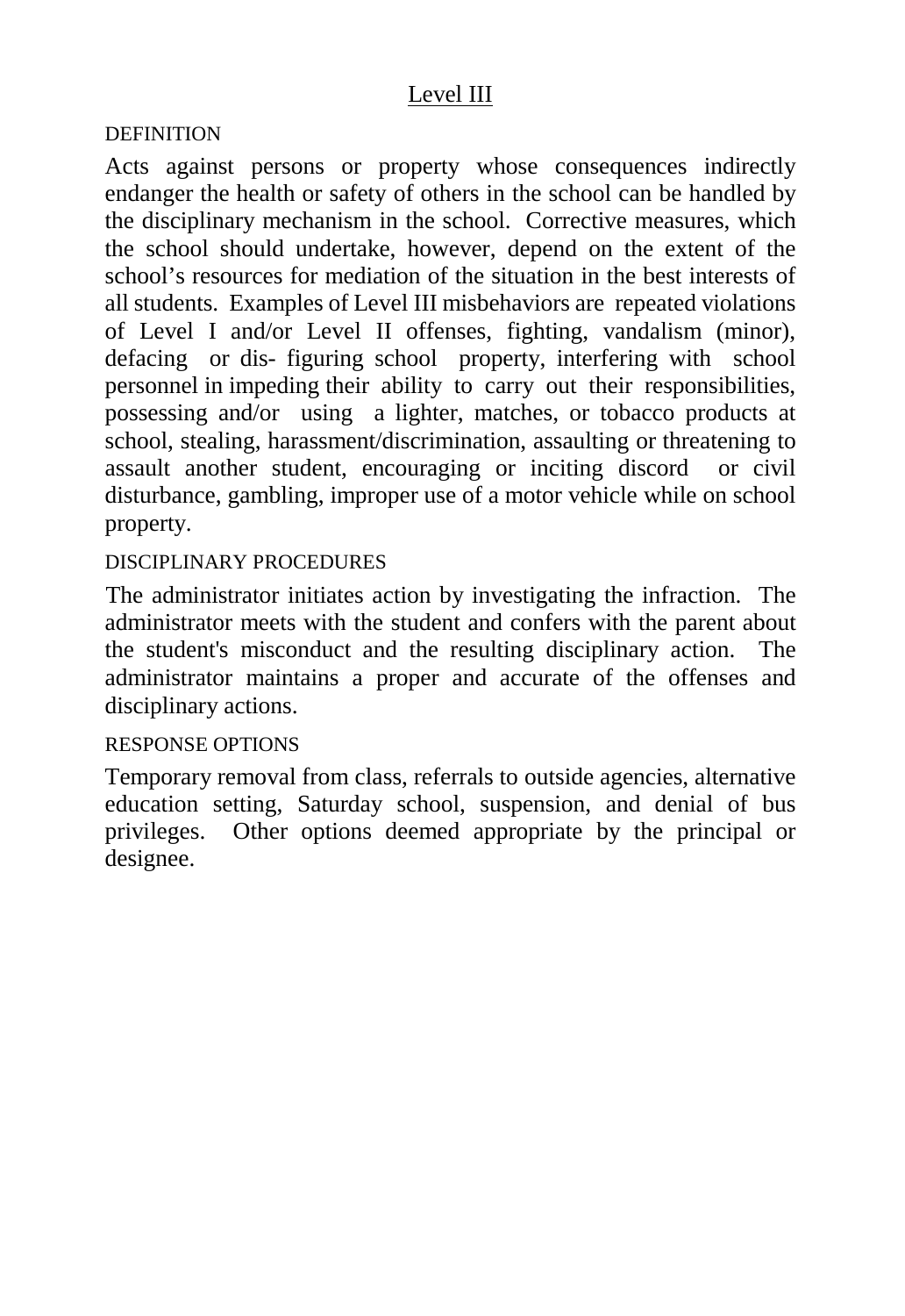## Level IV

## **DEFINITION**

Acts which result in violence to another person or property or which pose a direct threat to the safety of others in the school are so serious that they require administrative actions, which may result in the immediate removal of the student from school, the intervention of law enforcement authorities, and/or action by the board of education. This will include repeated violations of Level I, II, and III. Examples of Level IV misbehaviors are federal and state offenses such as: arson, the internal setting of fire, assault, physical threat to life or violence directed towards persons; school related trespassing; criminal mischief; burglary or larceny; possession of explosives (explosives are not permitted on school property or at school sponsored events); possession, use or transfer of dangerous weapons; extortion, blackmail, or coercion of another student; gambling; malicious computer hacking; property damage, vandalism, or activating a false fire alarm; robbery; sale, exchanging, possessing or under the influence or alcohol or drugs or any substance purported to be alcohol or drugs; sexual contact, and unlawful interference, interfering with school personnel by force or violence.

## DISCIPLINARY PROCEDURES

The administrator verifies offense, confers with those involved, and meets with the student. The student is immediately removed from the school environment. Parents are notified. School official must then contact law enforcement agency and assist in prosecuting the offender. A complete and accurate report is submitted to the superintendent and a hearing is held to determine appropriate consequences.

## RESPONSE OPTIONS

Suspension; expulsion; alternative placement; and, follow drug and alcohol policy procedures.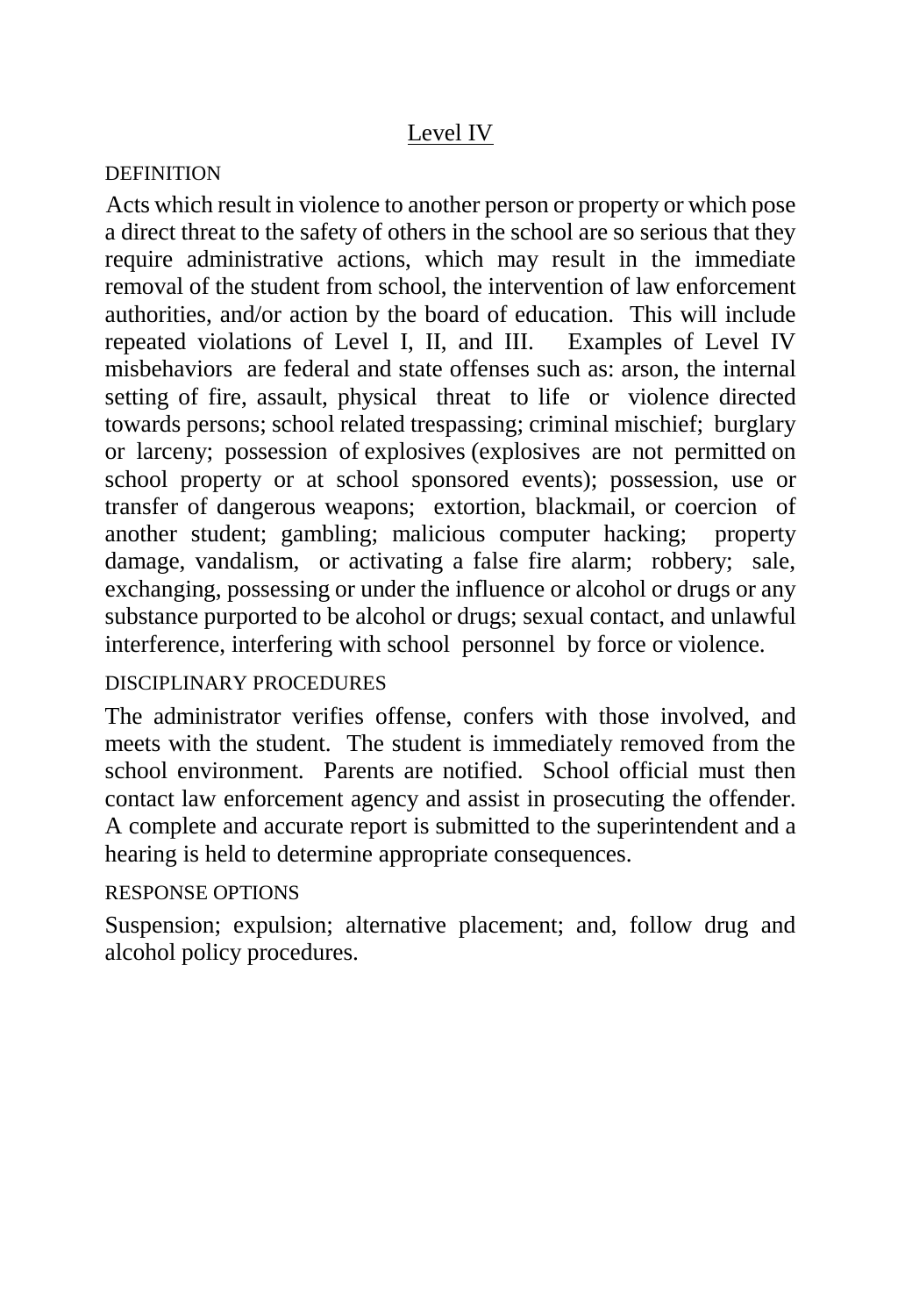## Due Process

## RIGHT TO DUE PROCESS

Before being punished at the school level with suspension for violation of school regulations, a pupil shall have the right of the following due process procedures.1

- Pupils shall be given oral or written notice of the charge(s) against them.
- If the pupils deny the charge(s), they shall be given an explanation of the evidence against them.
- Pupils shall be given an opportunity to present their own version of the facts concerning the charge(s).

## STUDENTS WITH DISABILITIES

In cases which involve students with disabilities, the procedures mandated by federal and state law shall be followed.2

## Detention

## PRINCIPAL TO ESTABLISH

The Principal or the Principal's designee may establish a detention hall as an alternative disciplinary method.

## NOTICE TO PARENTS

A pupil's parent/guardian shall be notified prior to the detention so that transportation may be arranged by the parent.<sup>1</sup>

## Corporal Punishment

The Board authorizes the use of corporal punishment as a disciplinary measure, under guidelines set out in this policy.

## **DEFINITION**

Corporal punishment shall refer to the deliberate infliction of physical pain by any means upon the whole or any part of a student's body as a punishment or penalty for misbehavior.

## APPLICATION

Corporal punishment shall be administered by striking the student's buttocks with a paddle. No other form of corporal punishment may be administered.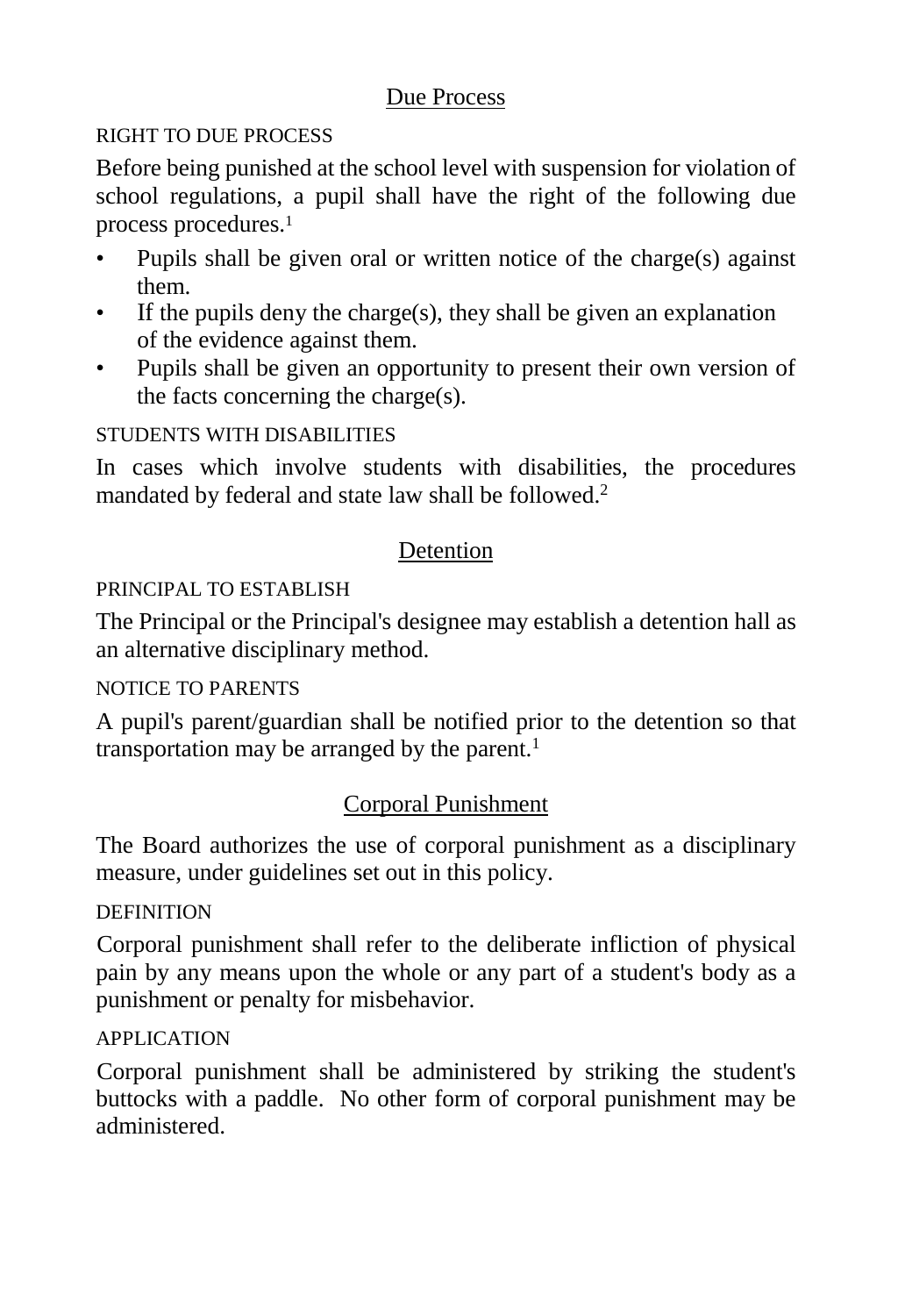#### USE OF PHYSICAL RESTRAINT

Employees may use, within the scope of their employment, such physical restraint as may be reasonable and necessary to protect themselves, students, or others from physical injury; to obtain possession of a weapon or other dangerous object under the control of a student; or to protect property from serious harm.

## PARENTAL NOTIFICATION

Within one (1) school day of the occurrence, the Principal or designee shall notify the student's parents in writing that corporal punishment has been administered on their child.

## WHO CAN ADMINISTER

Corporal punishment may be administered by a certified staff member, but only in the presence of another certified employee.

The certified staff member who administers corporal punishment shall be the same gender as the student being punished, except when a staff member of the appropriate gender is not assigned to the school.

## REASONS

Prior to punishment, and in the presence of the witness, the student shall be informed of the reason for the punishment and permitted to give his/her account of the incident or infraction.

## OTHER PUPILS NOT PRESENT

Corporal punishment shall not be administered in the presence of other students.

## LAST RESORT

Corporal punishment is a last resort to be utilized only after other disciplinary means have been tried and found to be ineffective. Prior to exhibiting the misbehavior resulting in corporal punishment, the student shall have been made aware that the misbehavior could result in corporal punishment.

## NOT EXCESSIVE

Corporal punishment shall not be excessive or unreasonable. Among the factors to be considered shall be the age, size, and health of the student.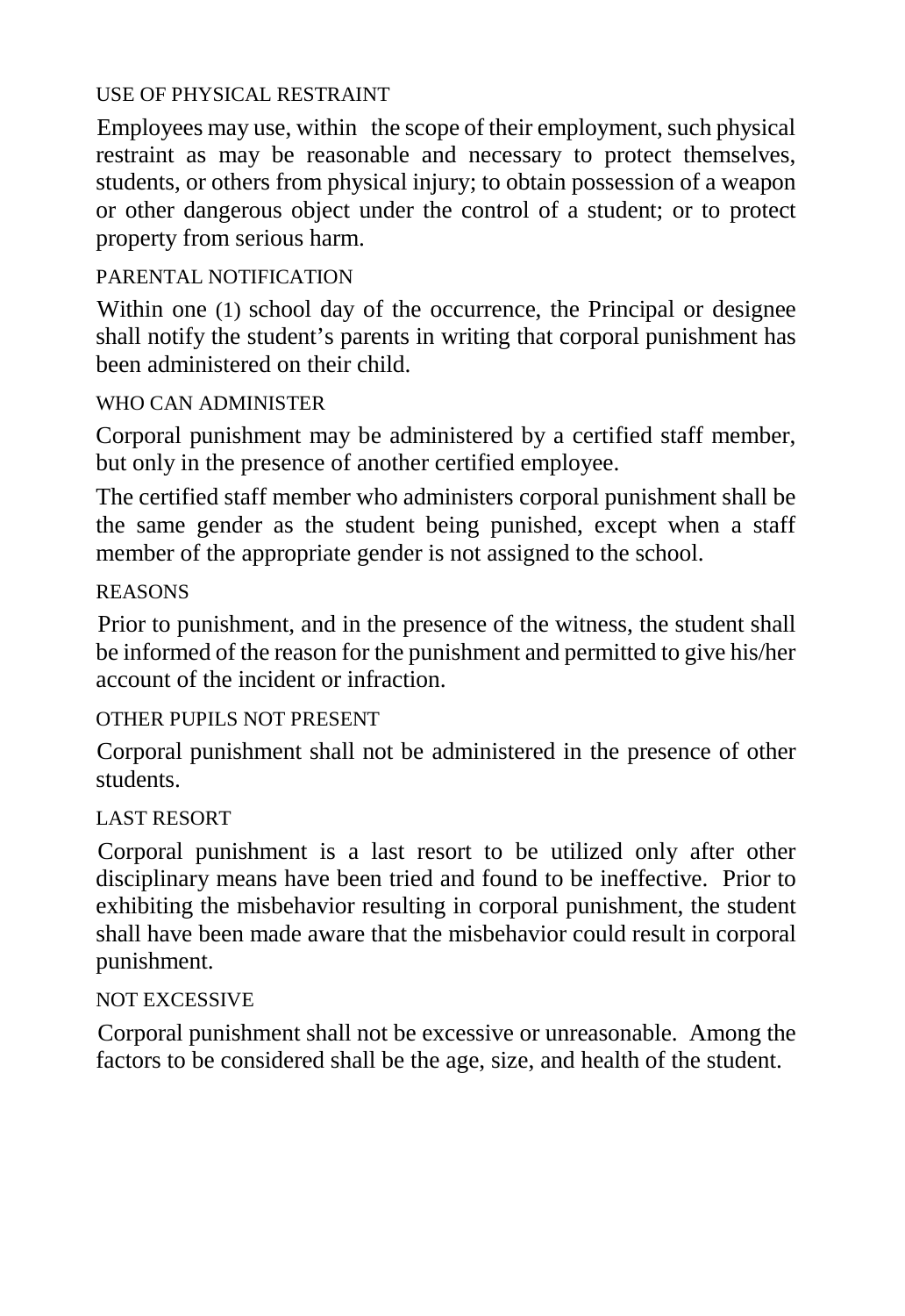#### EXCUSED ON REQUEST

At the parent's written request, a student shall be excused from corporal punishment. When parents request that it not be used with their child, other appropriate punishment, including suspension, shall be other appropriate punishment, including suspension, shall be administered in lieu of corporal punishment.

## REQUIRED RECORDS

Each use of corporal punishment shall be documented by a written record that includes the student's name and age; the name and the gender of person administering the punishment; and the name and gender of the witness.

The written record shall also include a complete description of the circumstances requiring this punishment, including the misbehaviors for which the punishment was administered and the severity of the punishment recorded by the number of strikes administered. The certified employee who administers the punishment, as well as the official witness, shall provide written verification of this information.

Each school shall maintain all corporal punishment records that may be required by law.

## STUDENTS WITH DISABILITIES

In cases which involve students with disabilities, the procedures mandated by federal and state law shall be followed.

## Suspension

## WHO MAY SUSPEND

In accordance with KRS 158.150, the Superintendent or the Principal may suspend a pupil up to a maximum of ten (10) days per incident.

LENGTH OF SUSPENSION

A pupil may not be suspended for more than a total of ten (10) days per incident.

Suspension of primary school students shall be considered only in exceptional cases where there are safety issues for the child or others, as determined by the Superintendent/designee.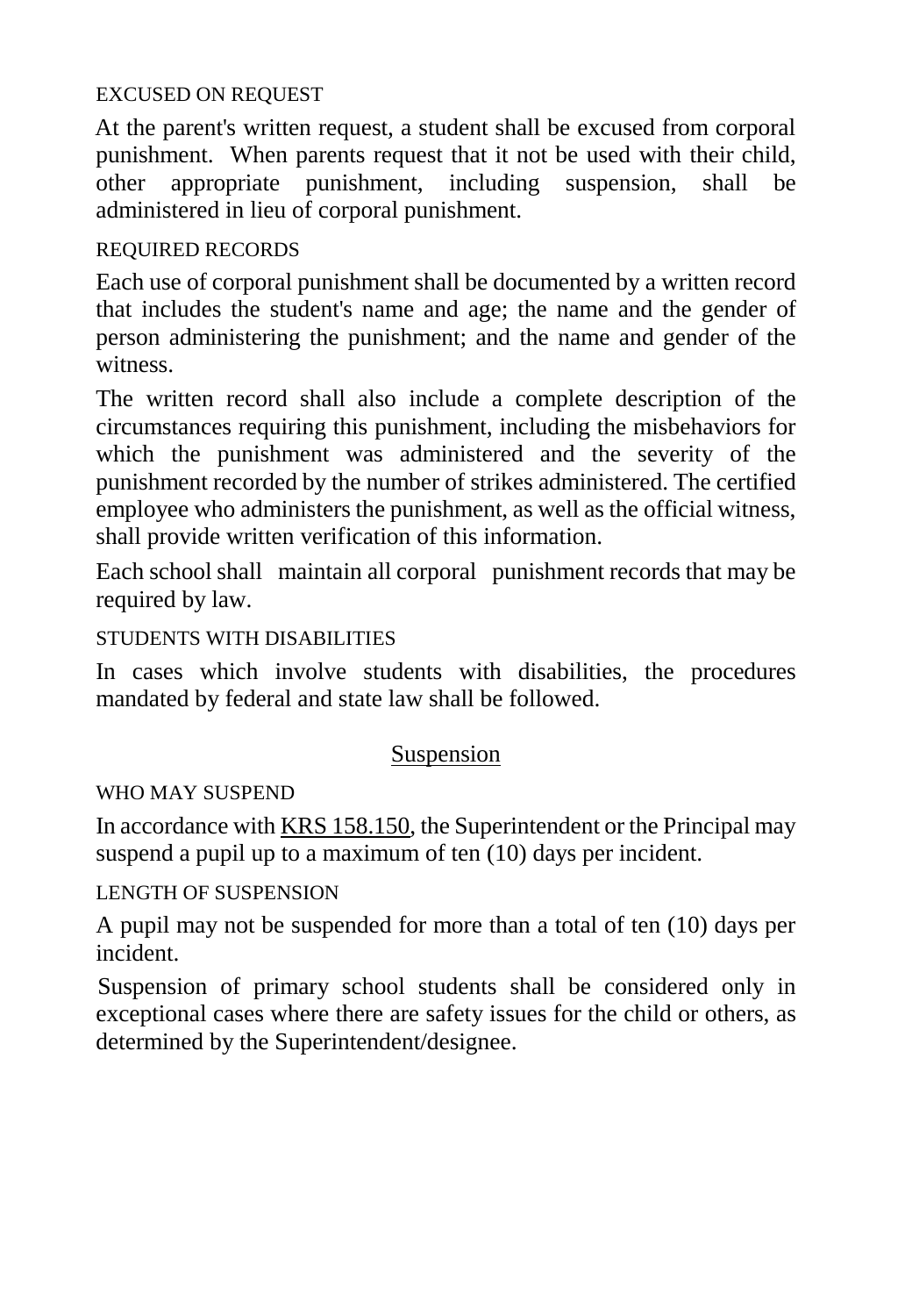#### PRIOR DUE PROCESS REQUIRED

A pupil shall not be suspended until due process procedures have been provided as described in KRS 158.150 (09.431)<sup>1</sup>, unless immediate suspension is essential to protect persons or property or to avoid disruption of the educational process. If the Superintendent lengthens the period of suspension imposed by the Principal, additional due process shall be provided.

## IMMINENT DANGER

In such cases, due process shall follow the suspension as soon as practicable, but no later than three (3) school days after the suspension.

## WRITTEN REPORT REQUIRED

The Principal shall report any suspension in writing1 immediately to the Superintendent, the Director of Pupil Personnel and to the parent of the pupil being suspended. The written report shall include the reason for suspension, the length of time of the suspension, and the conditions for reinstatement. One such condition shall be that one or both parents will be requested to accompany the student for a conference with school officials prior to reinstatement.

## STUDENTS WITH DISABILITIES

In cases which involve students with disabilities, the procedures mandated by federal and state law for students with disabilities shall be followed.2

## **RESTRICTIONS**

A student on suspension shall not be allowed to participate in school related activities or to come onto school property, without permission of school personnel.

## Alternative Education

## ASSIGNMENT

For conduct that disrupts the educational process, a student may be assigned to the alternative education program by the Principal or the Principal's designee. The duration of assignment shall be fixed by the Principal or the Principal's designee.

## NOTI FICATION

The Principal or the Principal's designee shall notify the parents by letter of their child's assignment to the alternative education program.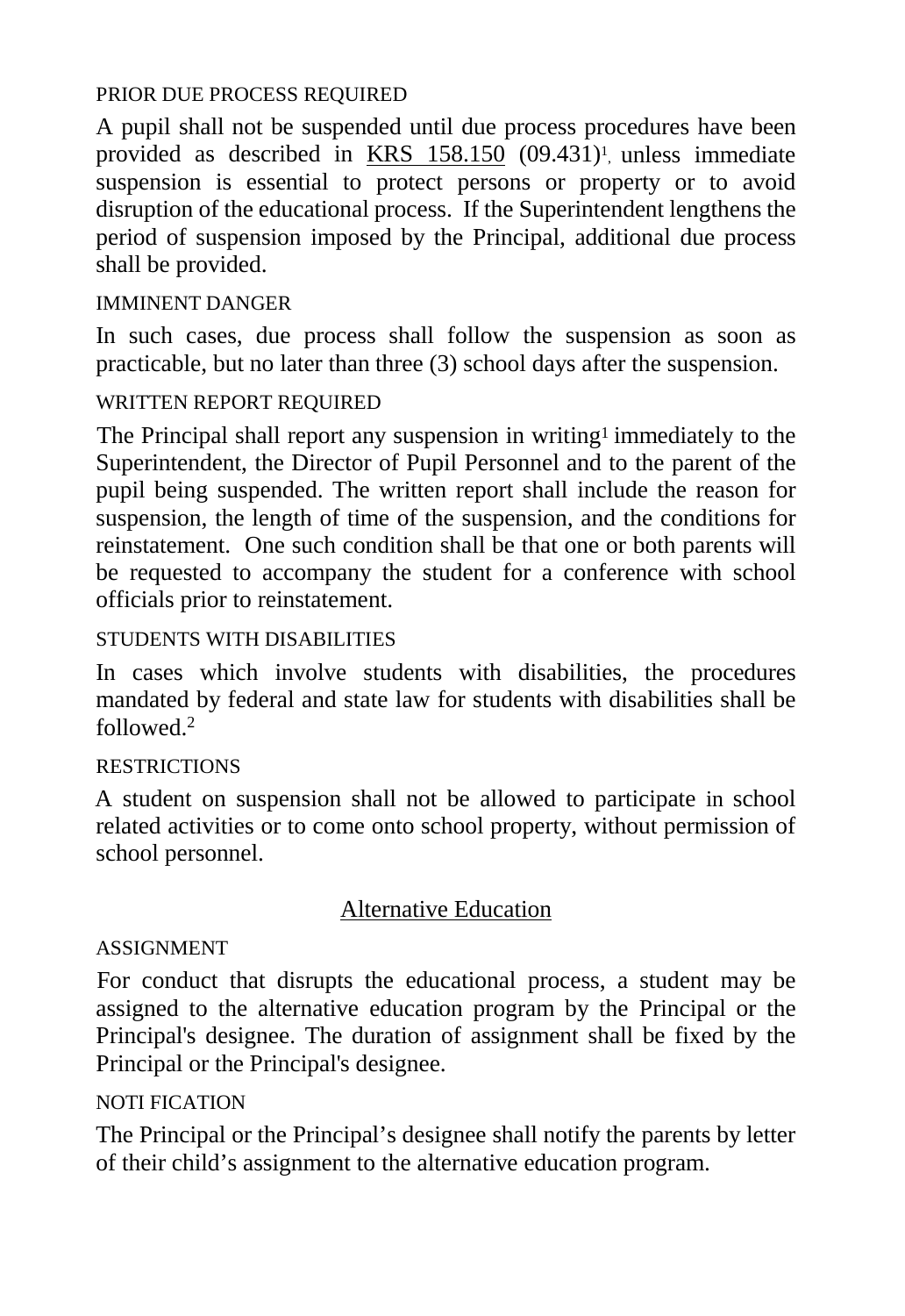The letter shall include length and reason for assignment, expected behavior of the student, and notification that assignment may be extended or shortened depending upon the attitude and cooperation of the student.

## **SUPERVISION**

The student shall remain in the regular school setting but shall be isolated from the regular school schedule. Opportunities shall be provided for the student to continue regular school work under the supervision of the school staff, and counseling services shall be provided to address school related problems.

## Expulsion

## BOARD MAY EXPEL

The Board may expel any pupil from the regular school setting for misconduct as defined by law. Provision of educational services will be required unless the Board determines, on the record and supported by clear and convincing evidence, that the expelled student posed a threat to the safety of other students or school staff and could not be placed in a state-funded agency program.1

Behavior that may be determined to pose a threat shall include, but not be limited to, the physical assault, battery, or abuse of others; the threat of physical force; being under the influence of drugs or alcohol; the use, possession, sale, or transfer of drug or alcohol; the carrying, possessing, or transfer of weapons or dangerous instruments; and any other behavior that may endanger the safety of others.

The Superintendent shall present to the Board for its approval options for providing educational services to expelled students.

Except for extreme cases, a pupil shall be brought before the Board for expulsion only after reasonable efforts on the part of the school have failed. Such efforts shall include conferences involving the Principal, teacher(s), parents and pupil, as well as the full use of guidance services and other appropriate social agencies.

## HEARING AND RECORDS REQUIRED

Action to expel a pupil shall not be taken until the parent of the pupil has had an opportunity for a hearing before the Board.<sup>1</sup>

The special education and disciplinary records of IDEA eligible students shall be sent to the Board for review before the decision is made to expel.<sup>3</sup>

BOARD DECISION FINAL

The Board's decision shall be final.<sup>1</sup>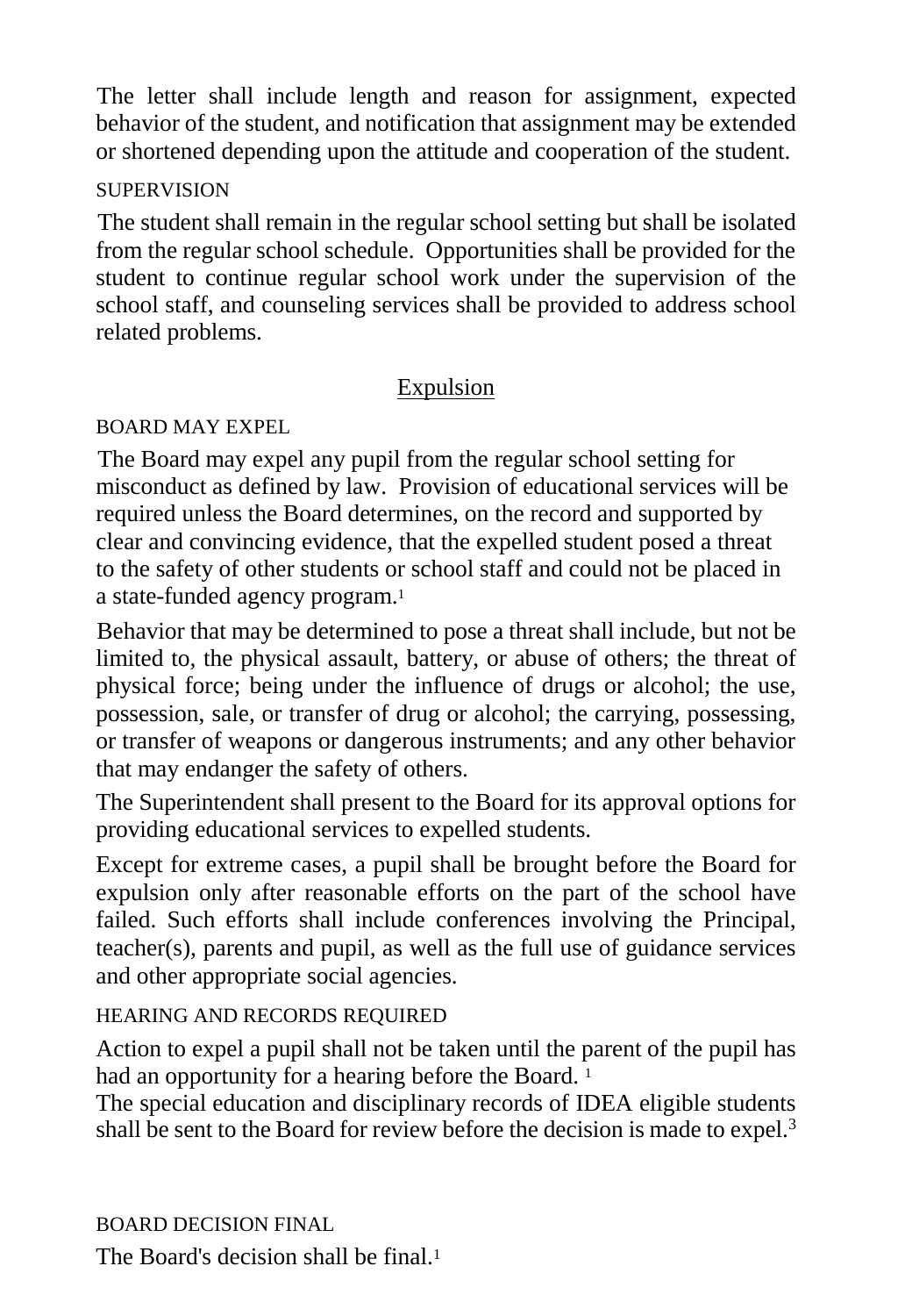#### STUDENTS WITH DISABILITIES

In cases which involve students with disabilities, procedures mandated by federal and state law shall be followed. (Students with disabilities who are eligible for services under federal law may be expelled for behavior unrelated to their disabilities, as long as legally required procedural safeguards are followed. Educational services must continue for IDEA eligible students who are expelled.)  $1\&3$ 

#### TRANSFER OF RECORDS

Records transferred to another school must reflect the charges and final action of an expulsion hearing if the student was expelled for homicide, assault, or an offense in violation of state law or school regulations governing weapons, alcohol or drugs. Records of a student facing an expulsion hearing on charges described above shall not be transferred until the expulsion hearing process is completed.<sup>2</sup>

## Search and Seizure

## REASONABLE SUSPICION

No pupil's outer clothing, pockets, or his or her personal effects (e.g., handbags, backpacks, etc.) shall be searched by authorized school personnel unless there are reasonable grounds to believe the search will reveal evidence that the pupil has violated or is violating either a school rule or the law.1 Search of a pupil's person shall be conducted only with the express authority of the Principal/designee.

## AUTHORIZED PERSONNEL

Searches of a pupil's person or his or her personal effects shall only be conducted by a certified person directly responsible for the conduct of the pupil or the Principal/designee of the school which the student attends. However, when an immediate threat to the health or safety of others occurs off-site with no certified employee reasonably available, a noncertified person (i.e., bus driver or coach/sponsor) that is responsible for the students is authorized to conduct the search of a student or his/her personal effects. Examples of immediate threats would include reasonable suspicion of the presence of illegal drugs or a weapon.

#### WITNESS/PERSONAL SEARCHES

When a pat down search of pupil's person is conducted, the person conducting the search shall be the same sex as the pupil; and a witness of the same sex as the pupil shall be present during the search. In addition,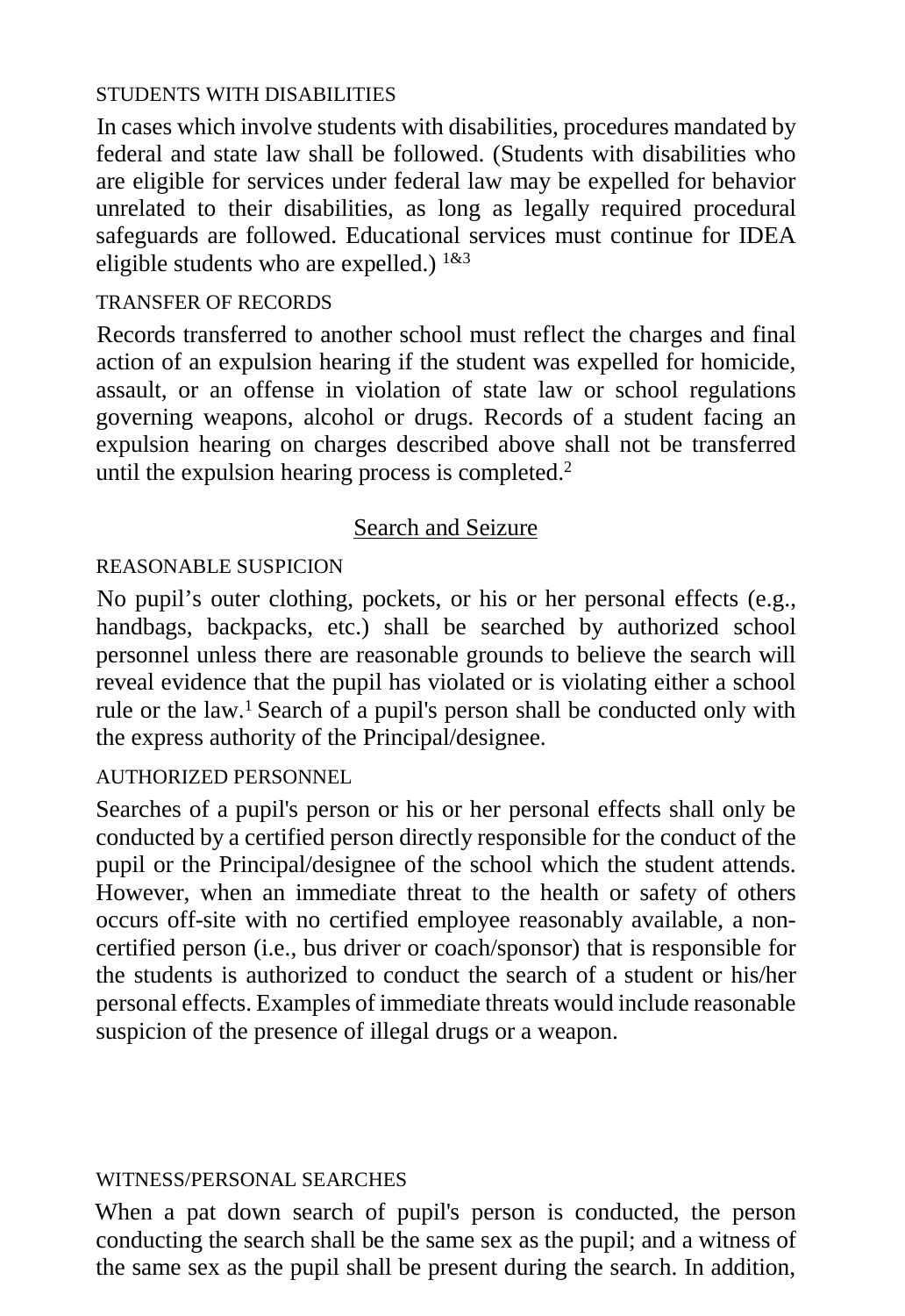no search of a pupil shall be conducted in the presence of other students.

These restrictions shall not apply to situations involving an imminent threat to students or staff where immediate action is required to prevent harm to health and safety.

## STRIP SEARCHES

No strip searches of students shall be permitted.

## FAILURE TO COOPERATE

Students who fail to cooperate with school authorities when requested to shall be subject to other disciplinary action.

## REGULAR INSPECTION

School property, such as lockers and desks are jointly held by the school and the pupil. School authorities have the right to conduct general inspection of all such property on a regular basis. During these inspections, items, which are school property, such as overdue library books, may be collected. Students should not expect privacy to items left in such locations. A single desk or locker may be searched if reasonable grounds exist to believe that evidence of a violation of the law or a school rule is contained therein.

## ILLEGAL ITEMS

Illegal items (e.g., weapons. drugs. etc.) or other possessions reasonably determined by proper school authorities to be a threat to the pupil's safety or to others' safety and security may be seized by school officials.

## OTHER DISRUPTIVE ITEMS

Items which may be used to disrupt or interfere with the educational process may be temporarily removed from the pupil's possession by a staff member. Such items may be returned to the pupil by the staff member or through the Principal's office.

#### DISPOSTTION OF ITEMS

All items which have been seized shall be turned over to the proper authorities or returned to the true owner.

## Police Officers in the School

School officials shall cooperate with law enforcement agencies in cases involving students (i.e. serving of subpoenas. juvenile petitions or warrants. or taking students into custody.) As soon as possible, officials shall endeavor to notify the parents of students who are arrested.<sup>1</sup>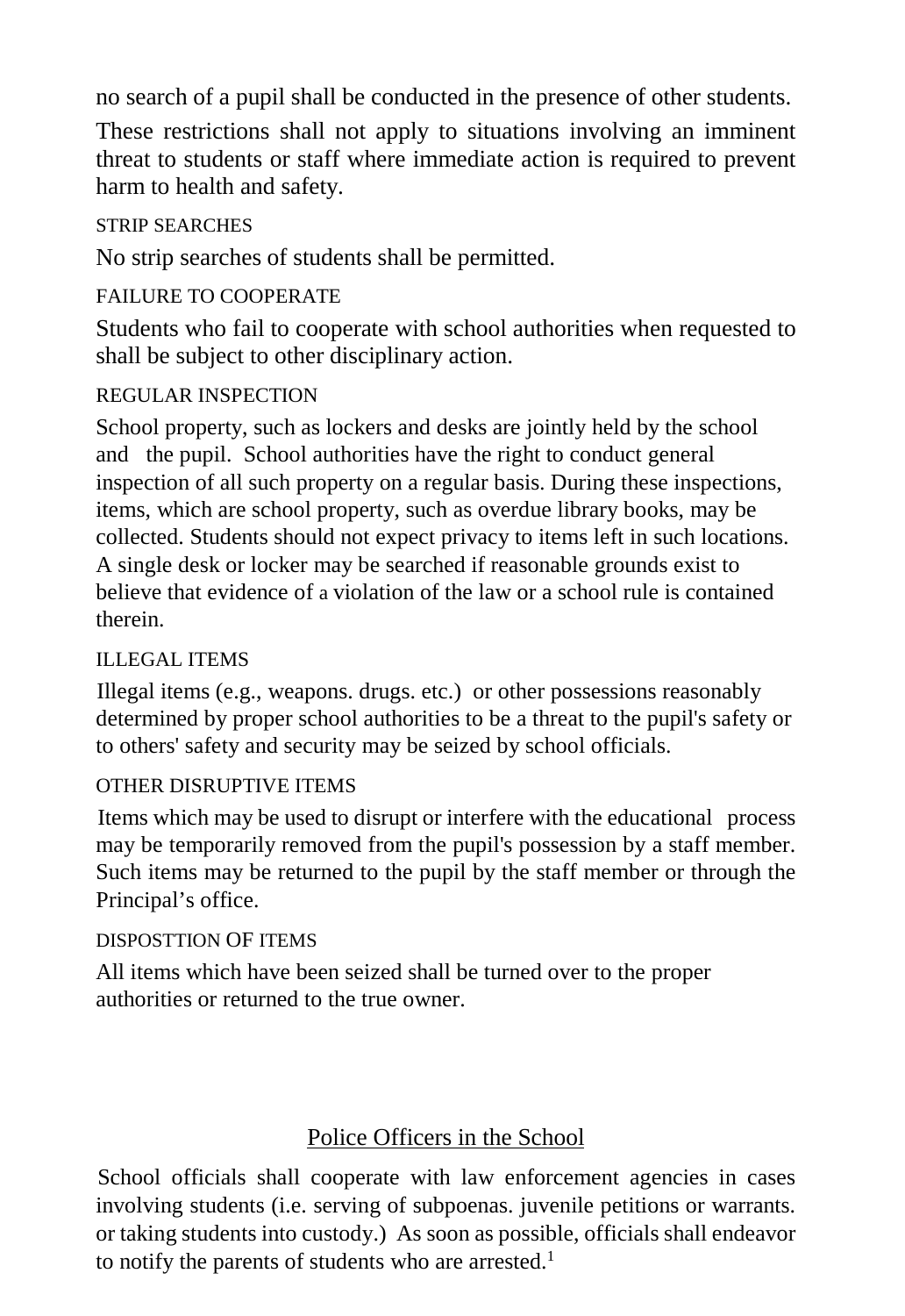When students are arrested at school. the Principal/designee shall make a written record of the identity of the officer making the arrest, the nature of the offense charged, the name of the issuing authority of any arrest warrant, and the place of custody.

## CRIMES OFF SCHOOL PROPERTY

In the interest of the student's welfare, the following requirements shall be followed when police officers ask to question or remove a student from the school whom they suspect of committing a crime off school property:

- Parents/guardians shall be notified by school officials as soon as possible.
- If the parent(s) come to the school or consent to permit the officer(s) to interview the student in a private place for the interview shall be provided.
- If the parent(s) cannot com e to the school and do not consent to the interview, the police should be advised to either bring a warrant, court order, or juvenile petition or arrange to interview the student off the school grounds.
- Parental notification/permission shall not be required if the student is an alleged victim of abuse by the parents. 2

## CRIMES ON SCHOOL PROPERTY

Except in cases of emergencies involving threats to health and safety as determined by the Superintendent, when the District calls law enforcement officials to question students concerning crimes committed on school property, the Principal shall make an effort to notify their parent(s).

## **Grievances**

## GENERAL

Any student who wishes to express an educational concern or grievance shall observe the following order of appeal:

- From student to teacher:
- From teacher to Principal;
- From Principal to Superintendent;
- From Superintendent to Board.

The order of appeal shall not be construed to mean that students are not free to confer with the Superintendent or Board whenever they so wish. However, if the grievance concerns discipline of an individual student, the Board may, on a case-by-case basis, determine if it will hear the grievance based on whether the facts presented in the written grievance fall within its discretion or authority. If there is a question as to whether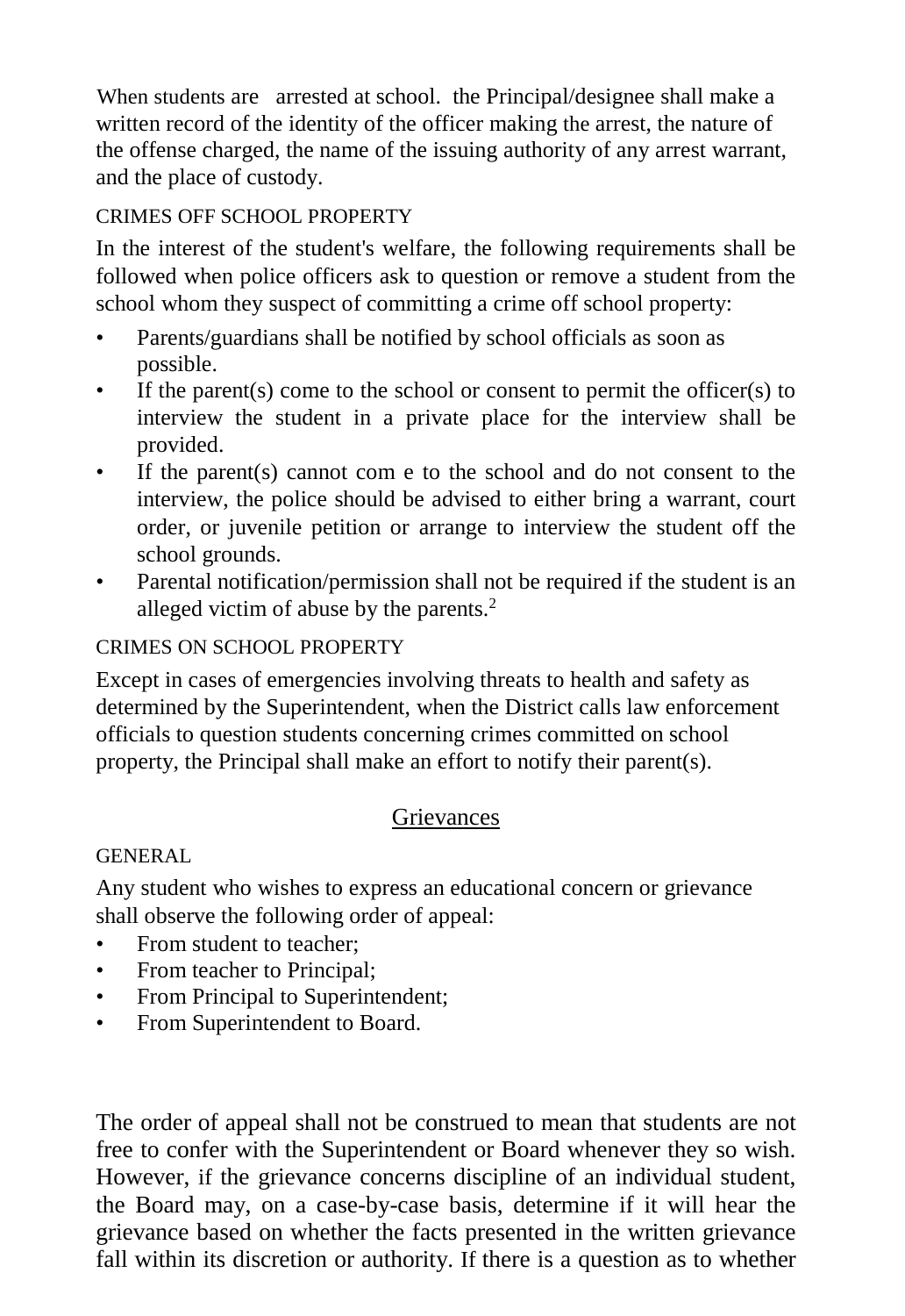the grievance is within the Board's discretion or authority, the Board will consult with legal counsel.

## **PROCEDURES**

Grievance procedures shall address, but not be limited to, the conditions for filing a grievance, time limitations for the filing and the appeal of a grievance, and a process for the orderly review and appeal of each individual grievance.

## **EXCEPTION**

Sexual harassment allegations shall be governed by Policy 09.42811.

## Students Reporting of Code Violations

Students wishing to report a violation of the Code of Acceptable Behavior and Discipline may report it to a classroom teacher, who shall take appropriate, action as defined by the code. The teacher shall refer the report to the Principal/designee for further action when the report involves an offense that may warrant suspension or expulsion of a student, any felony offense, or a report that may be required by law, including reports to law enforcement.

## RETALIATION PROHIBITED

Employees and other students shall not retaliate against a student because s/he reports a violation of the code or assists or participates in any investigation, proceeding, or hearing regarding the violation. The Superintendent/designee shall take measures needed to protect students from such retaliation.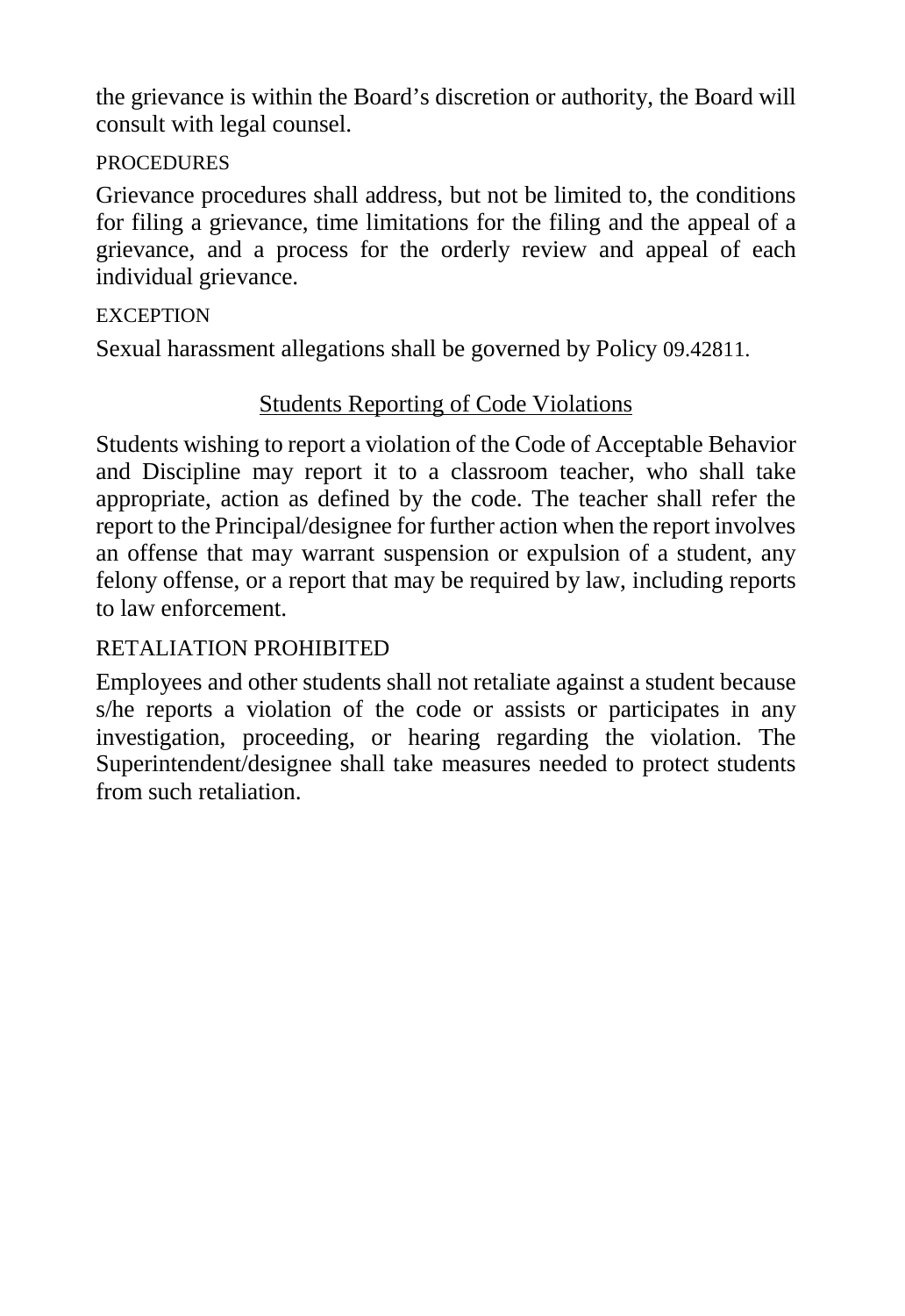## Employee Reports of Criminal Activity

To promote the safety and well-being of students, the Raceland-Worthington School District requires employees to make reports required by state law in a timely manner. Supervisors and administrators shall inform employees of the following required reporting duties:

- When the principal has a reasonable belief that an act has occurred on school property or at a school-sponsored function involving assault resulting in serious physical injury, a sexual offense, kidnapping, assault involving the use of a weapon, possession of a firearm in violation of the law, possession of a controlled substance in violation of the law, or damage to the property, the Principal shall immediately report the act to the appropriate local law enforcement agency. For purposes of *this* section, "school property" means any public school building, bus, public school campus, grounds, recreational area, or athletic field, in the charge of the Principal.
- An administrator, teacher, or other employee shall promptly make a report to the local police department, sheriff, or the Department of Kentucky State Police, by telephone or otherwise. if:
- $\Rightarrow$  The person knows or has a reasonable cause to believe that conduct has occurred which constitutes:
- A. A misdemeanor or violation offense under the laws of this Commonwealth and relates to:
	- 1. Carrying, possession, or use of a deadly weapon;

or

- 2. Use, possession, or sale of controlled substances; or
- B. Any felony offense under the laws of this Common wealth; and
- $\Rightarrow$  The conduct occurred on the school premises or within one thousand (1,000) feet of school premises, on a school bus, or at a schoolsponsored or sanctioned event.

## Supervision of Students

Students will be under the supervision of a qualified adult.

STRICT ACCOUNT

Each teacher and administrator shall hold pupils to a strict account for their conduct on school premises, on the way to and from school, and on schoolsponsored trips and activities, except that a non-faculty coach or nonfaculty assistant may accompany students on athletic trips as provided in statute.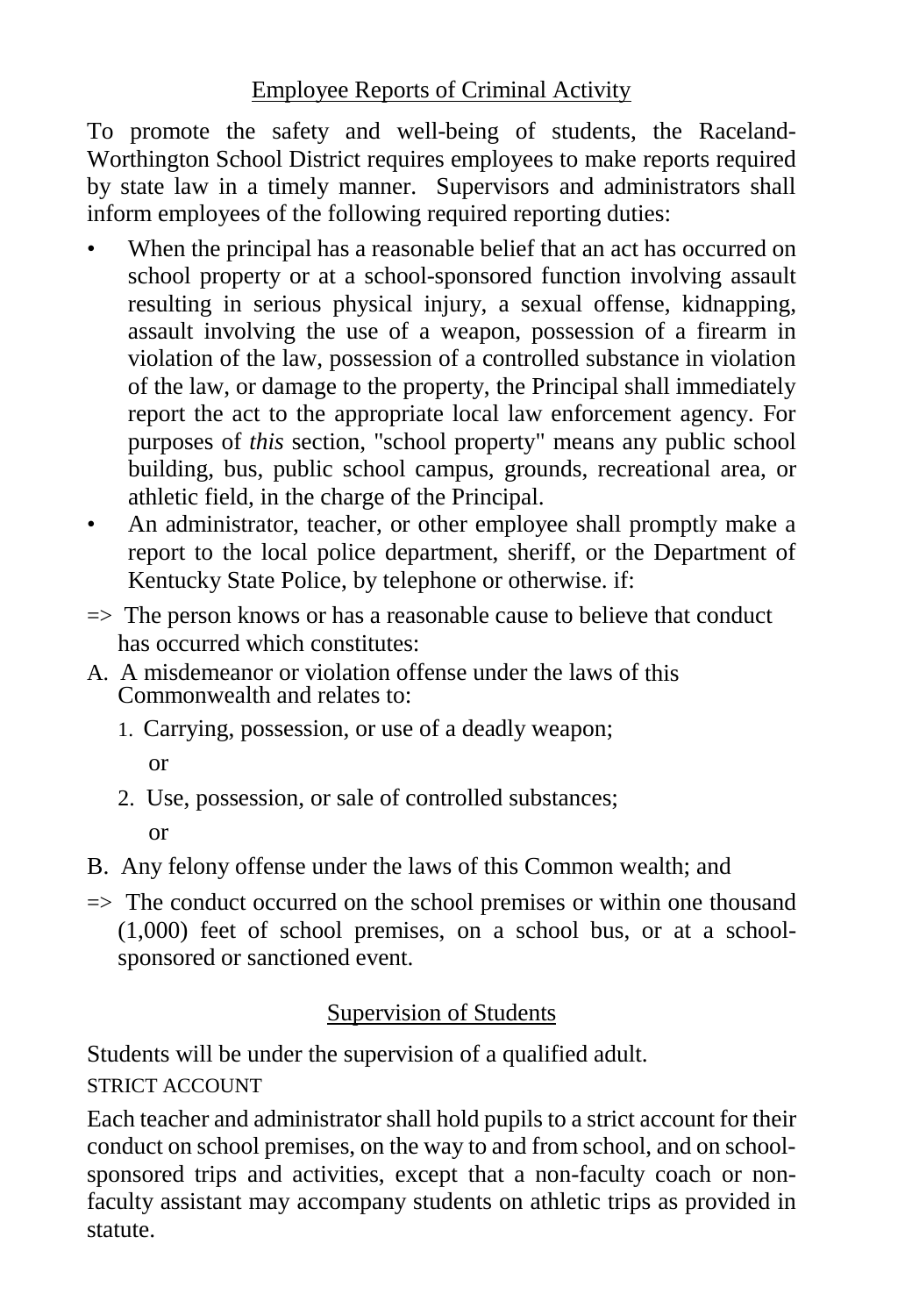## ACCESS TO SCHOOL PROPERTY DURING THE SCHOOL DAY

Unless they are authorized visitors, only those students who are enrolled in the District and on property for an official school purpose, such as receiving instruction or participating in a school sponsored extracurricular activity, shall be permitted on the property during the school day. If a student who is officially absent or on home/hospital instruction wishes to come onto property during the school day, the student shall first go to the Principal/designee, seek permission to be on the property, and check in. Permission may be granted for the student to be on school property if the purpose relates to educational needs of the student that cannot be accomplished outside of school hours, and the student remains on the property only for the time needed to accomplish that purpose. This requirement is necessary to address supervision and safety concerns of students who come on property during the school day.

## ERRANDS

No employee shall send a student on an errand off school property without the prior approval of the Principal.

## AFTER HOURS

Only those students who are involved in school activities and under the direct supervision of a faculty member or other approved school personnel shall be permitted in school buildings on weekends or after school hours.

## Computer & Network Access to Electronic Media Acceptable Use Policy

The Board supports reasonable access to various information formats for students, employees and the community and believes it is incumbent upon users to utilize this privilege in an appropriate and responsible manner.

## SAFETY PROCEDURES AND GUIDELINES

The Superintendent shall develop and implement appropriate procedures to provide guidance for access to electronic media. Guidelines shall address teacher supervision of student computer use, ethical use of electronic media (including, but not limited to, the Internet, e-mail, and other District technological resources), and issues of privacy versus administrative review of electronic files and communications. In addition, guidelines shall prohibit utilization of networks for prohibited or illegal activities, the intentional spreading of embedded messages, or the use of other programs with the potential of damaging or destroying programs or data.

Internet safety measures shall be implemented that effectively address the following: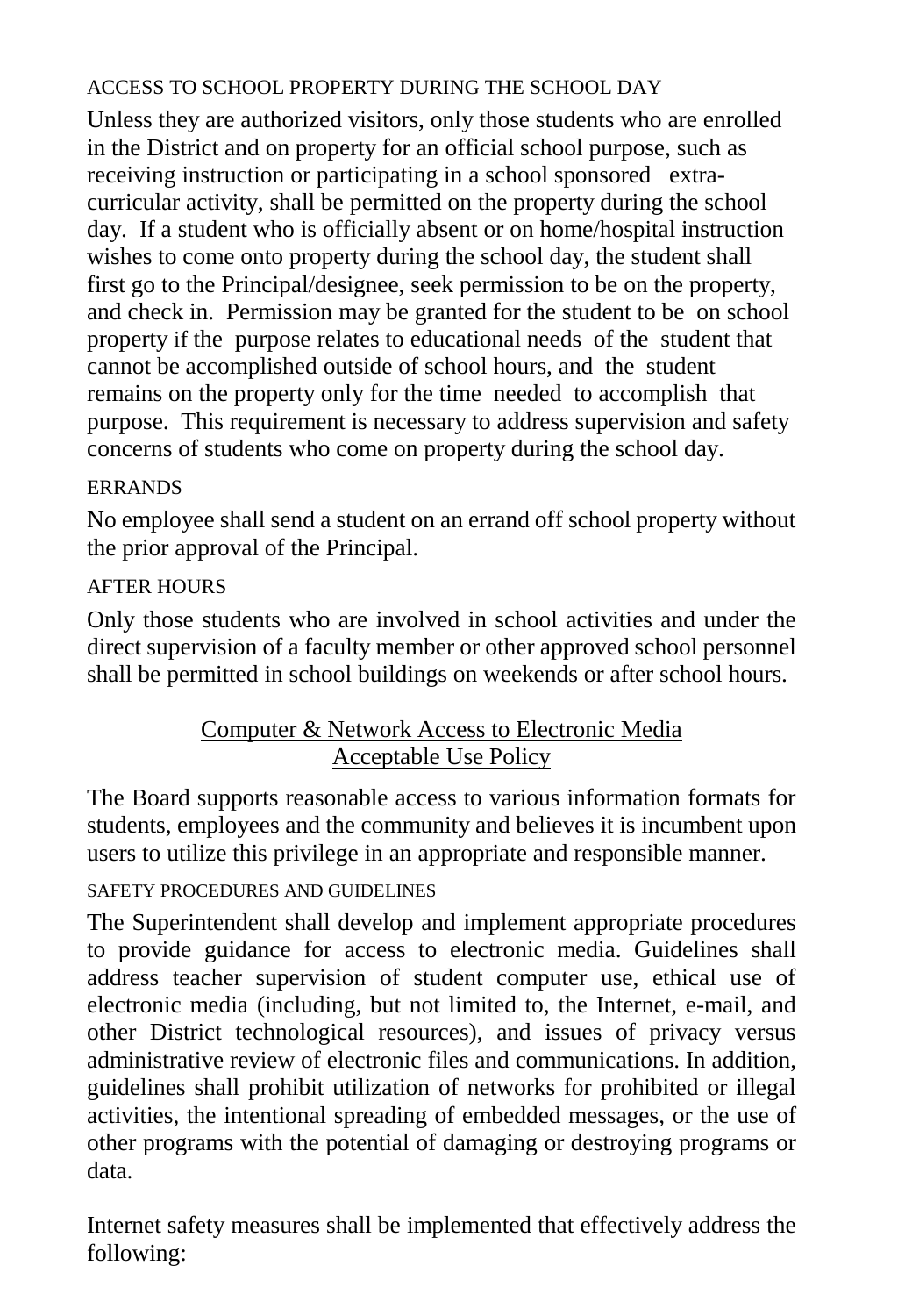- Controlling access by minors to inappropriate matter on the Internet and World Wide Web:
- Safety and security of minors when they are using electronic mail and other forms of direct electronic communications;
- Preventing unauthorized access, including ''hacking' and other unlawful activities by minors online;
- Unauthorized disclosure, use and dissemination of personal information regarding minors; and
- Restricting minor's access to materials harmful to them.

The District shall provide reasonable public notice of, and at least one (1) public hearing or meeting to address and communicate, its Internet safety measures.

Specific expectations for appropriate Internet use shall be reflected in the District's code of acceptable behavior and discipline including appropriate orientation for staff and students.

## PERMISSION/AGREEMENT FORM

A written parental request shall be required prior to the student being granted independent access to electronic media involving District technological resources.

The required permission/agreement form, which shall specify acceptable uses, rules of online behavior, access privileges, and penalties for policy/procedural violations, must be signed by the parent or legal guardian of minor students (those under 18 years of age) and also by the student. This document shall be kept on file as a legal, binding document. In order to modify or rescind the agreement, the student's parent/guardian (or the student who is at least 18 years old) must provide the Superintendent with a written request.

## EMPLOYEE USE

Employees shall use electronic mail only for purposes directly related to work-related activities.

Employees shall not use a code. access a file, or retrieve any stored communication unless they have been given authorization to do so. (Authorization is not required each time the electronic media is accessed in performance of one's duties.) Each employee is responsible for the security of his/her own password.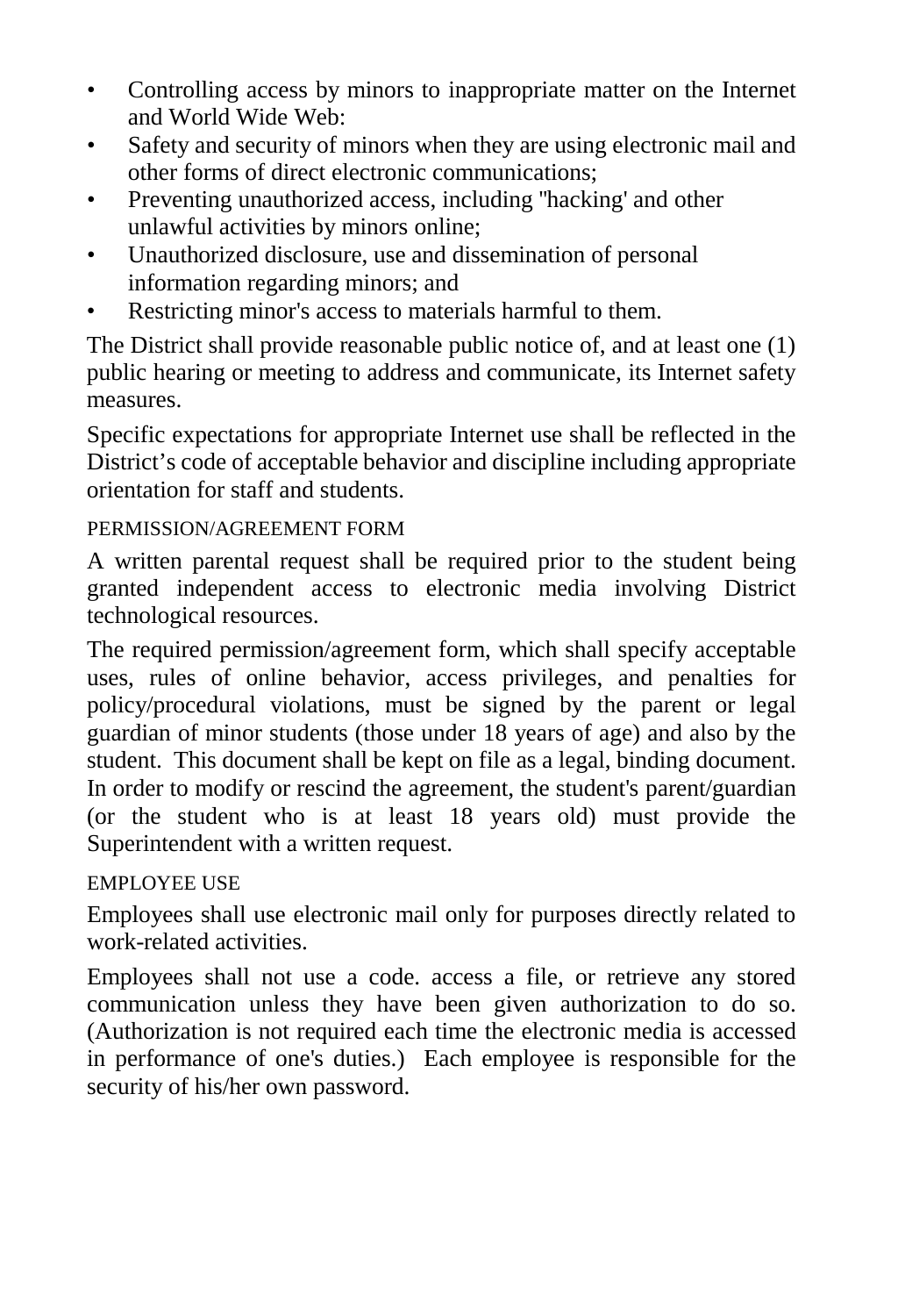#### COMMUNITY USE

On recommendation of the Superintendent/designee, the Board shall determine when and which computer equipment, software, and information access systems will be available to the community.

Upon request to the Principal/designee. community members may have access to the Internet and other electronic information sources and programs available through the District's technology system, provided they attend any required training and abide by the rules of usage established by the Superintendent/designee.

## DISREGARD OF RULES

Individuals who refuse to sign required acceptable use documents or who violate District rules governing the use of District technology shall be subject to loss or restriction of the privilege of using equipment, software, information access systems, or other computing and telecommunications technologies.

Employees and students shall be subject to disciplinary action, up to and including termination (employees) and expulsion (students) for violating any part of this acceptable use policy rules and regulations established by the school and/or District.

## RESPONSIBILITY FOR DAMAGES/THEFT/ABUSE

Individuals shall reimburse the Board for repair or replacement of District property lost, stolen, damaged, or vandalized while under their care. Students or staff members who deface a District website or otherwise make unauthorized changes to a web site shall be in subject to disciplinary action, up to and including expulsion and termination, as deemed appropriate.

## RESPONDING TO CONCERNS

School officials shall apply the same criterion of educational suitability used to review other educational resources when questions arise concerning access to specific databases or other electronic media.

## AUDIT OF USE

Users with network access shall not utilize District resources to establish electronic mail accounts through third-party providers or any other nonstandard electronic mail system.

The Superintendent/designee shall establish a process to determine whether the District's education technology is being used for purposes prohibited by law or for accessing sexually explicit materials. The process shall include, but not be limited to: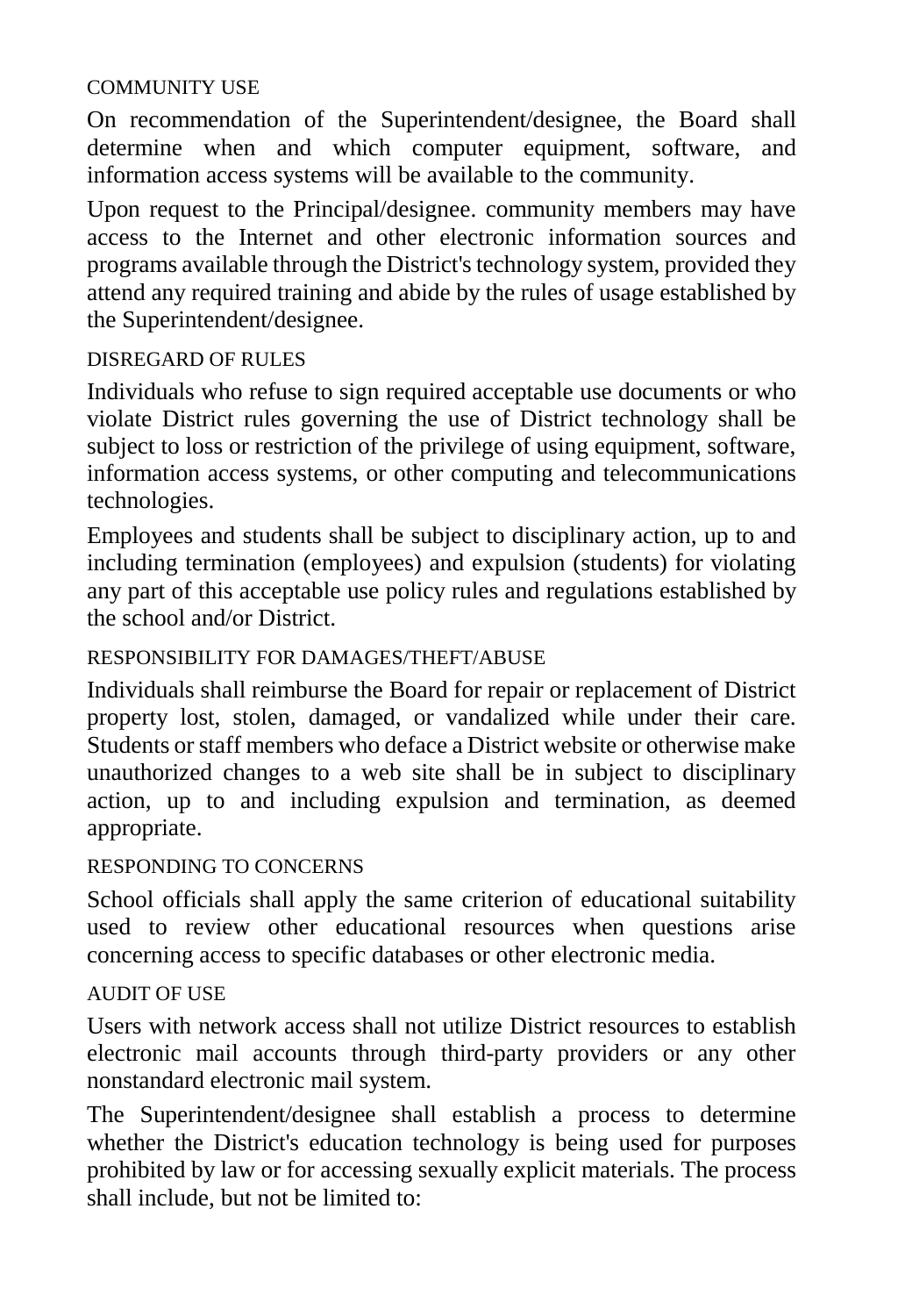- Utilizing technology that meets requirements of Kentucky Administrative Regulations and that blocks or filters internet access for both minors and adults to certain visual depictions that are obscene, child pornography, or with respect to computers with Internet access by minors, harmful to minors.
- Maintaining and securing a usage log.
- Monitoring and/all online activities.
- A comprehensive use policy can be referenced in the Raceland-Worthington Board of Education Policy Manual located under Curriculum and Instruction. 08.2323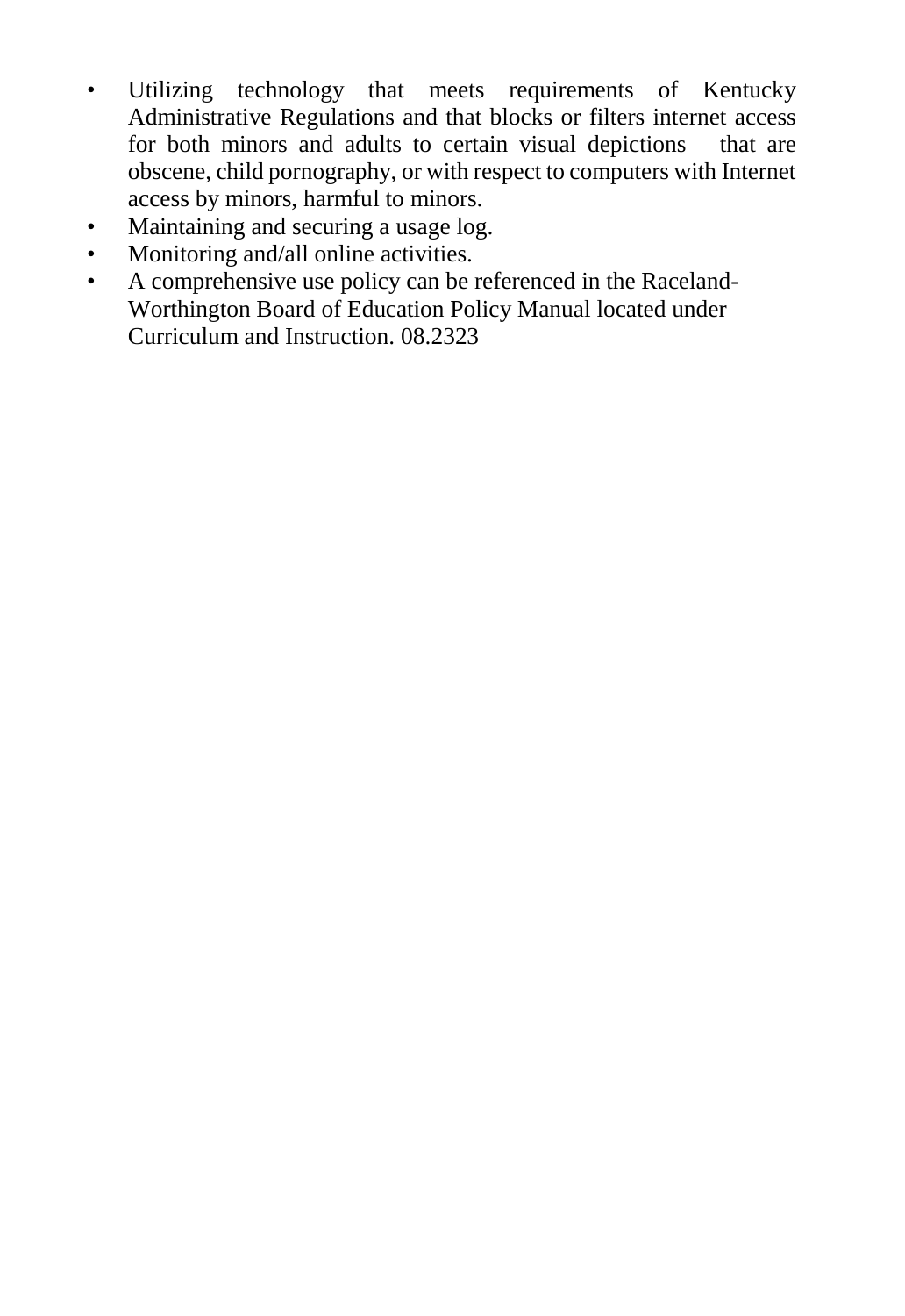# Raceland-Worthington Ind. Schools

Acceptable Use Policy Acknowledgement

# As the parent(s) or guardian of

\_\_\_\_\_\_\_\_\_\_\_\_\_\_\_\_\_\_\_\_\_\_\_\_\_\_\_\_\_\_\_\_\_\_\_\_, we have read and discussed the Acceptable Use Policy with our child. We understand the rights/responsibilities and guidelines outlined within and understand that it is our responsibility to convey to our child the importance of using the technology resources responsibly.

| Parent/Guardian's Signature  | Date                |
|------------------------------|---------------------|
| Student's Signature          | Date                |
|                              |                     |
| Please detach and ret urn to |                     |
| homeroom teacher             |                     |
|                              | For office use only |
|                              |                     |
| Each school must note the    | Date                |

date of distribution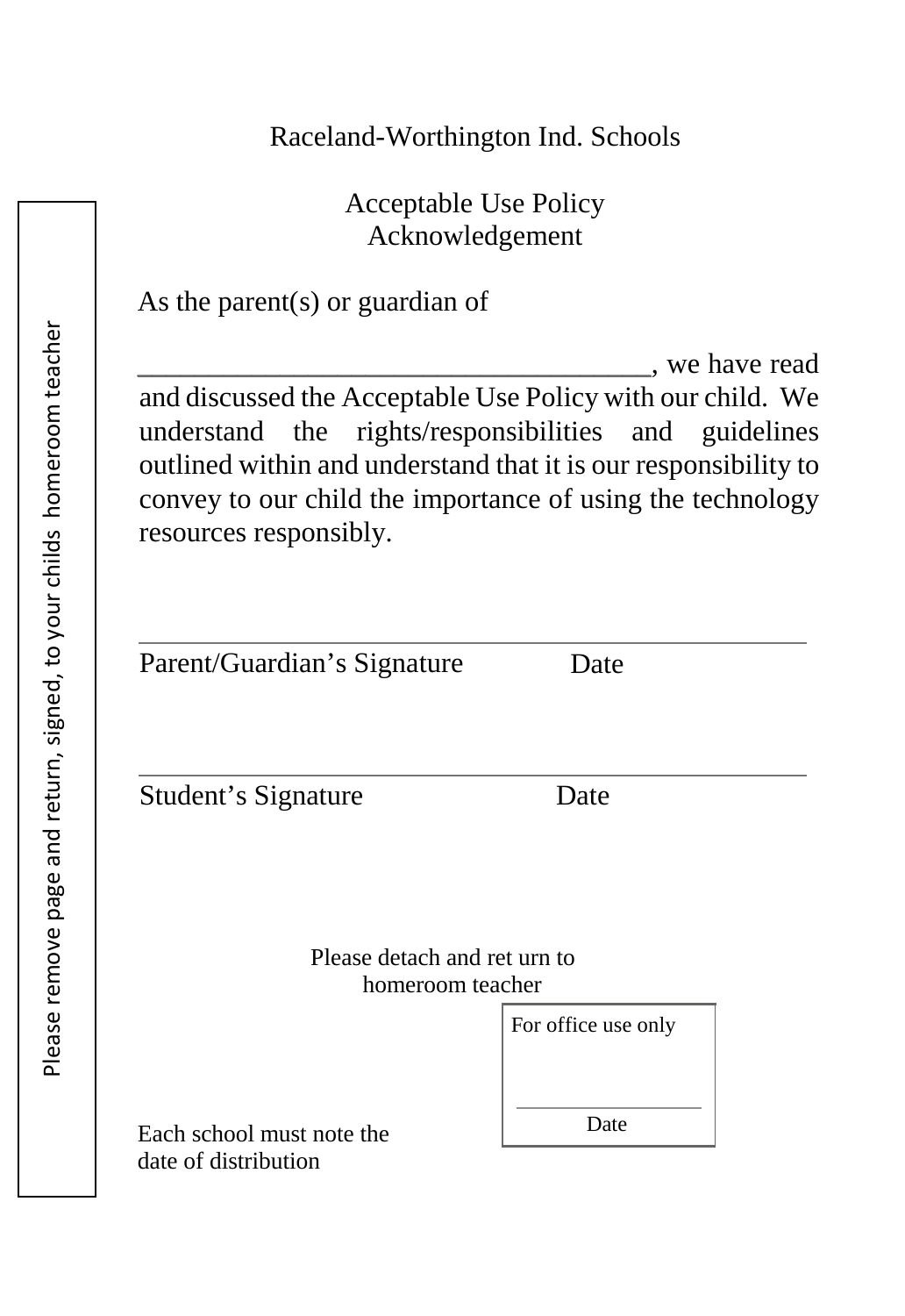## Raceland-Worthington Independent Raceland, Kentucky

## Code of Conduct Acknowledgement

As the parent(s) or guardian of

we have read and discussed the Student Code of Acceptable Behavior & Discipline with our child. We understand the rights/responsibilities and guidelines outlined within. Further, I/we expressly acknowledge and understand that the provisions of this Code of Conduct may, at the discretion of the Board of Education, be amended or modified from time to time, in collaboration with the District Superintendent, school discipline committees, building Principals, School Based Decision-Making Councils, and/or school administrators, which amendments or modifications shall become fully enforceable upon the posting of same at the Office of the Principal at each district school.

Parent/Guardian's Signature *Date* Student's Signature Date Please detach and return to homeroom teacher For office use only Each school must note the date of distribution Date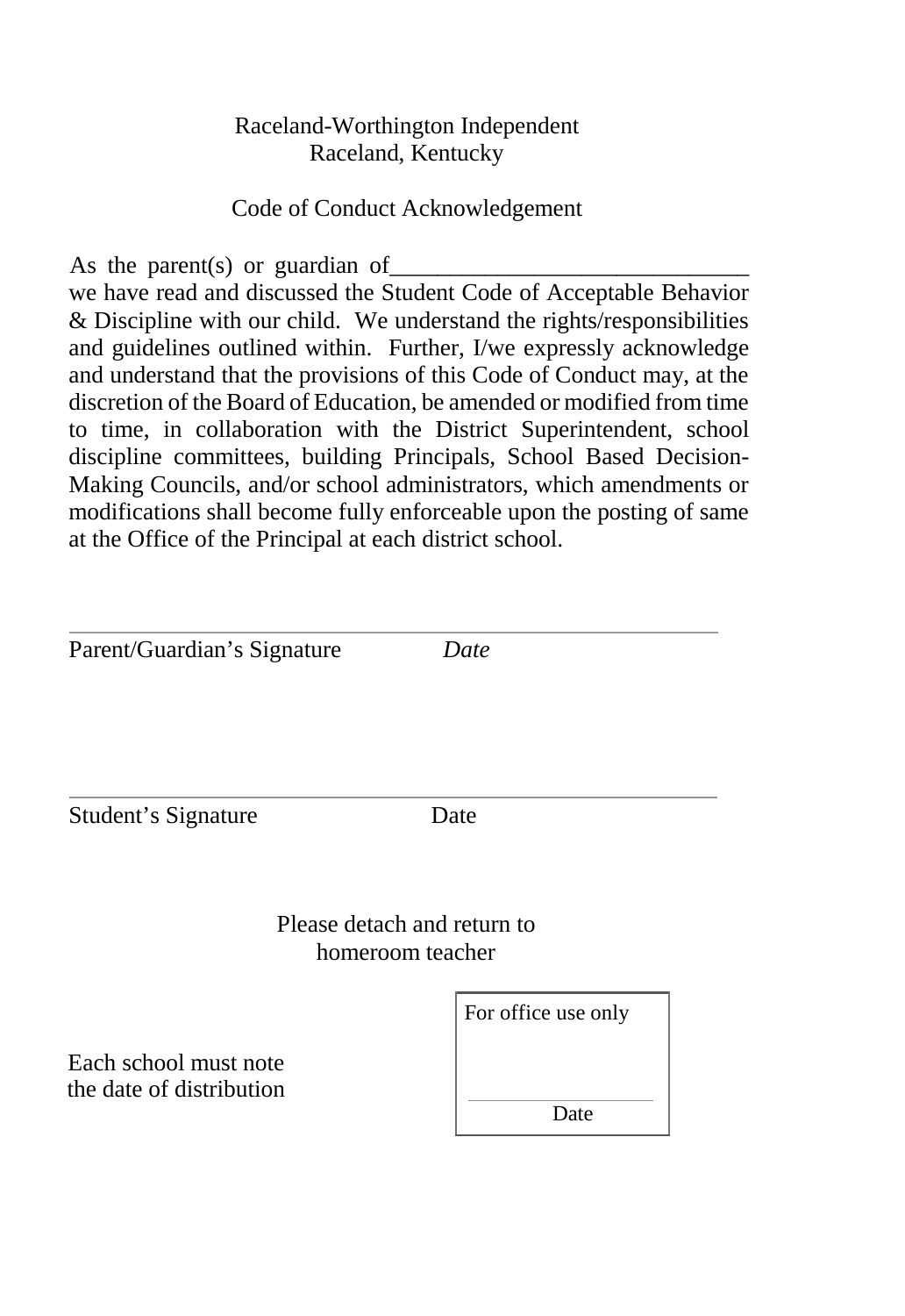# Raceland-Worthington Independent 100 Rams Blvd. Raceland, KY 41169 606-836-2144

Contact Person

Larry Coldiron, Superintendent 606-836-2144

## District Discipline Team

Larry Coldiron, Superintendent Kristen Waller, Chair Tom Collins, RWHS Principal Andrea Coldiron, RWHS Counselor Kyle Russell, WES Principal Abby Laber, CES Principal Geni Ison, Elementary Counselor